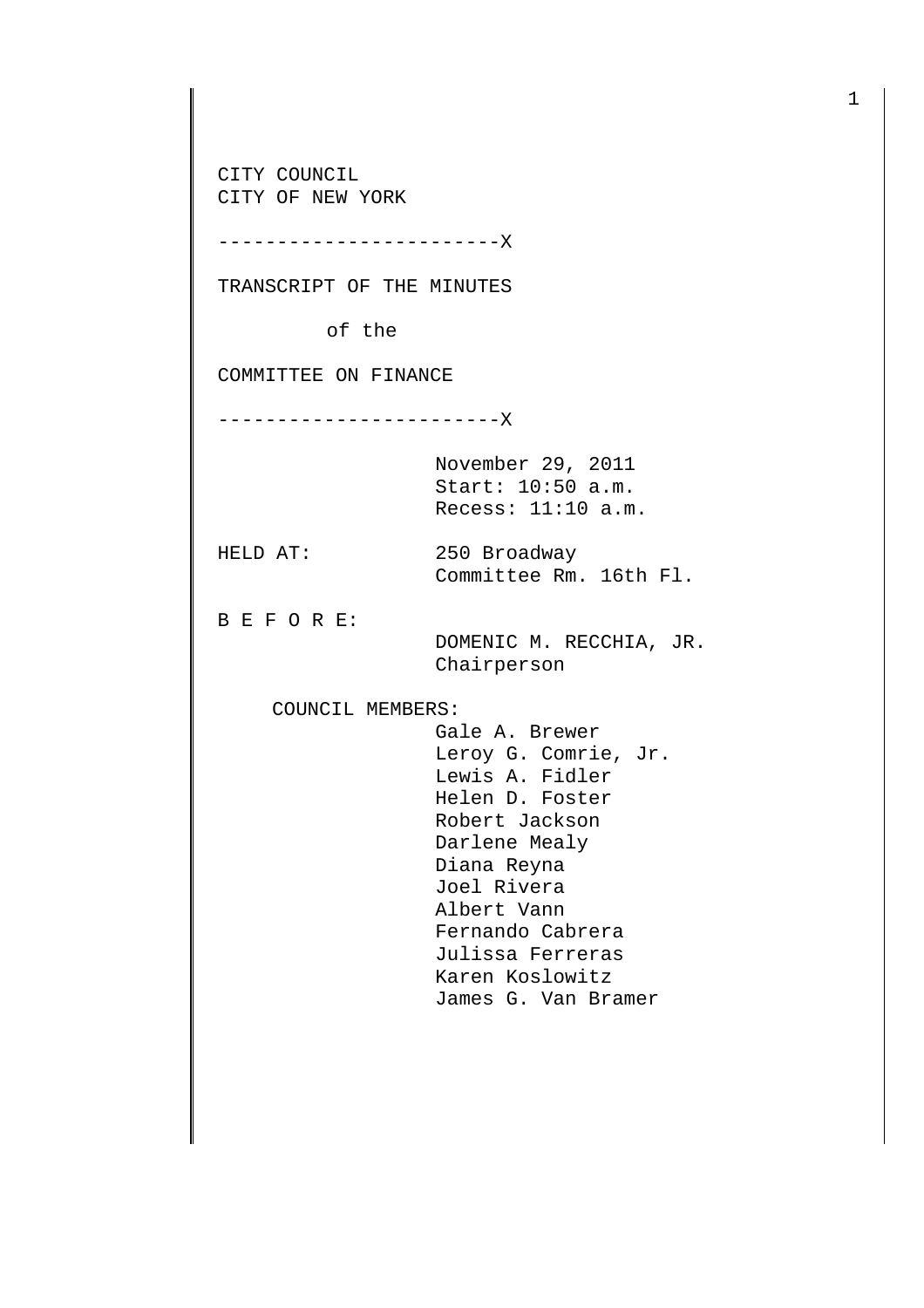COUNCIL MEMBERS:

James S. Oddo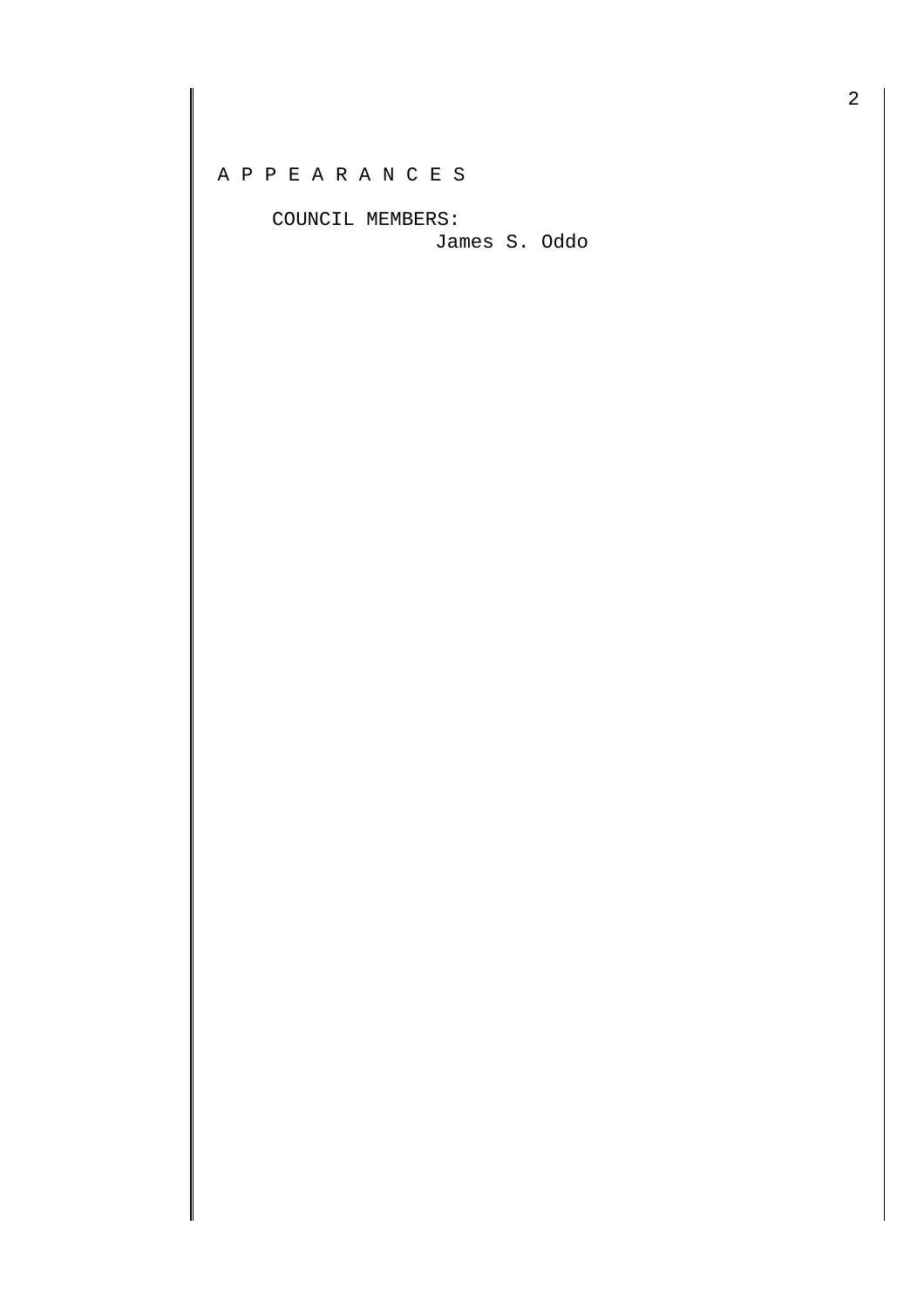## A P P E A R A N C E S (CONTINUED)

Elizabeth De Leon Deputy Commissioner Department of Small Business Services

Andrew Schwartz First Deputy Commissioner Department of Small Business Services

Eddy Eng BID Development Director Department of Small Business Services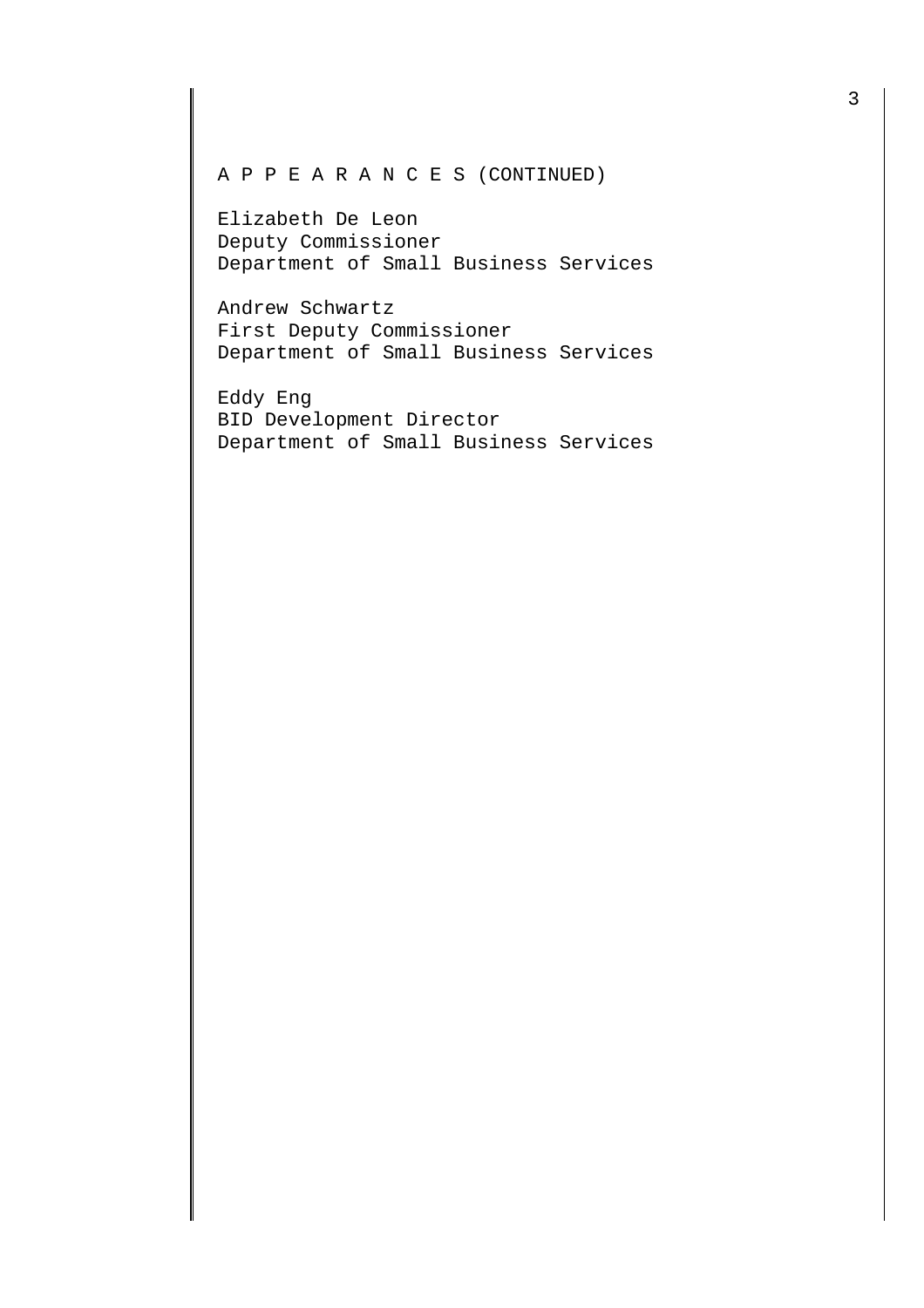| $\mathbf 1$    | 4<br>COMMITTEE ON FINANCE                         |
|----------------|---------------------------------------------------|
| 2              | CHAIRPERSON RECCHIA: I'm sorry. I                 |
| $\mathfrak{Z}$ | apologize for my lateness. I was stuck in a       |
| 4              | meeting with the Speaker. We had some pressing    |
| 5              | issue to discuss. All right. Welcome to today's   |
| 6              | Finance Committee Hearing. My name is Domenic M.  |
| 7              | Recchia, Jr. I'm the Chair of this wonderful      |
| 8              | committee. I want to thank my wonderful finance   |
| 9              | staff, under the leadership of Preston Niblack,   |
| 10             | and Jeffrey Rodus, the First Deputy. And I'd like |
| 11             | to thank the staff, Ray, Tanisha Edwards, my      |
| 12             | wonderful attorney--always does great work. We    |
| 13             | mentioned Jeff Rodus. Who else? I forgot          |
| 14             | Jonathan there. We've got Ralph. All right.       |
| 15             | We've got everybody from Finance. Raymond. Ray    |
| 16             | Majewski. Okay? And we also have my staff,        |
| 17             | Makayla [phonetic], and Lizzie. All right. Today  |
| 18             | we have eight items on our agenda. We have six    |
| 19             | land use items, we have a bill that would extend  |
| 20             | the hotel tax, and we have a bill that would      |
| 21             | establish the Westchester Square BID. Let's first |
| 22             | start with the Land Use items. The follow         |
| 23             | properties will be rehabilitated and receive full |
| 24             | property tax exemption. The first is Fairway      |
| 25             | Gardens in Council Member Debbie Rose, in Staten  |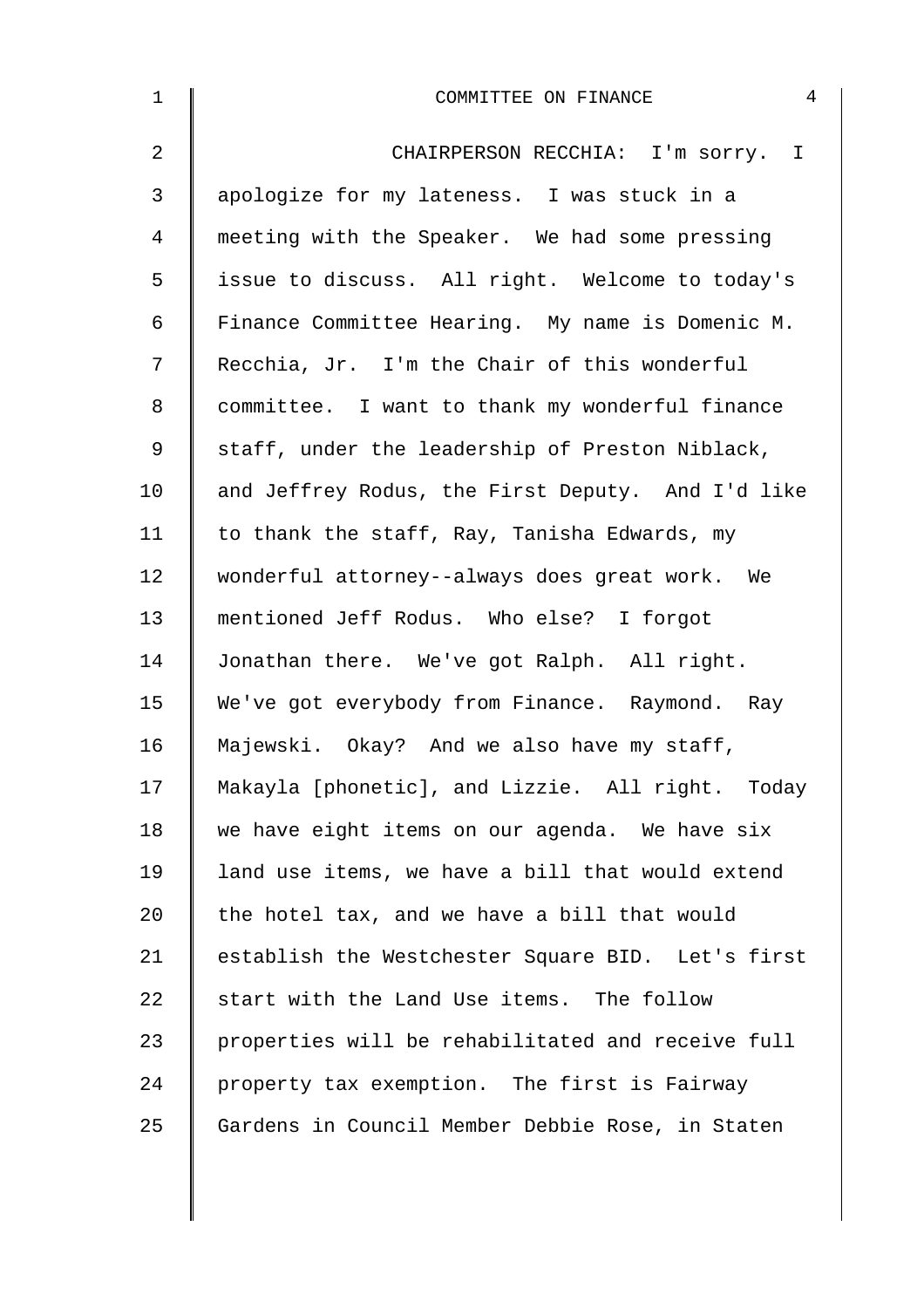| $\mathbf 1$ | 5<br>COMMITTEE ON FINANCE                         |
|-------------|---------------------------------------------------|
| 2           | Island. The second item is Francis Houses Phase   |
| 3           | II, located in Council Member Inez Dickens's      |
| 4           | district in Manhattan. The property contains 220  |
| 5           | rentals for low-income families. The third is     |
| 6           | Greene Avenue Senior Citizens Center, located in  |
| 7           | Tish James's district in Brooklyn. The property   |
| 8           | contains 150 units of rental housing for low-     |
| 9           | income families. The fourth is Oceanview I,       |
| 10          | located in Council Member Sanders's district, in  |
| 11          | Queens, which 149 units are residential housing   |
| 12          | for low-income families. The fifth is Oceanview   |
| 13          | II, in Council Member Sanders's district. Okay,   |
| 14          | like the previous property the property contains  |
| 15          | 149 units of proposed rental housing for low-     |
| 16          | income families. The sixth and last land use item |
| 17          | is Heyson Gardens, also located in Sanders's      |
| 18          | district in Queens, with 30 units of rental       |
| 19          | housing for low-income family. Now we'll move to  |
| 20          | Intro, starting first, Intro or proposed Intro    |
| 21          | 704-A, which extends the current rate of hotel    |
| 22          | tax. The current rate of hotel tax is 5.875%.     |
| 23          | Without this bill the current rate would sunset   |
| 24          | tomorrow and revert to 5%. Proposed Intro 704-A   |
| 25          | extends the current rate until November 30th,     |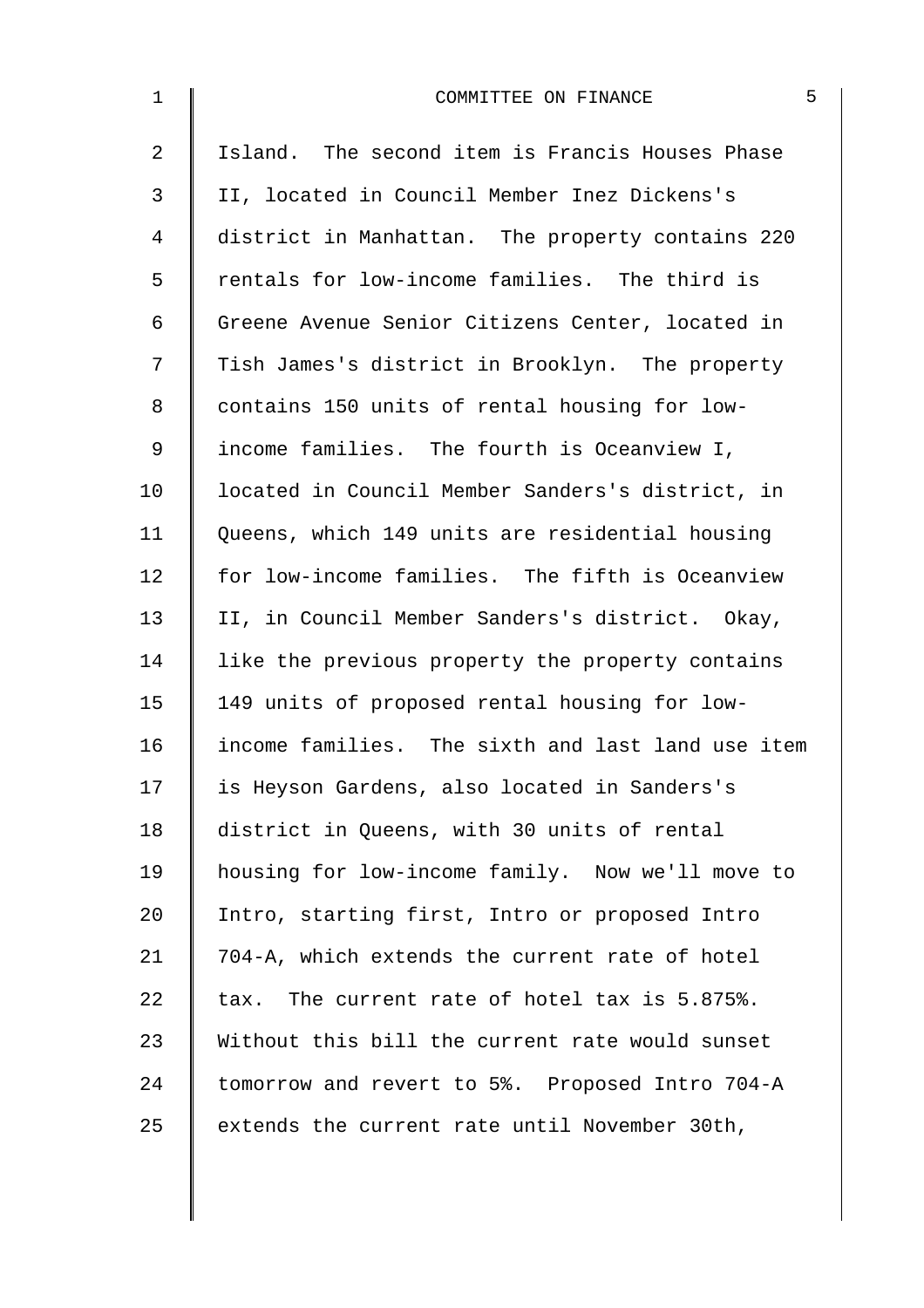| $\mathbf{1}$   | 6<br>COMMITTEE ON FINANCE                          |
|----------------|----------------------------------------------------|
| 2              | 2013, beginning on December 1st, 2013, the hotel   |
| $\mathfrak{Z}$ | tax would revert back to 5%. In calendar year      |
| $\overline{4}$ | 2010 at the 5.875% rate, the hotel tax brought in  |
| 5              | about \$363 million. With this bill we're expected |
| 6              | to get an extra \$56 million in FY 13 for a total  |
| 7              | of \$427 million. The difference in the average    |
| 8              | amount people pay for hotel rooms at the 5% rate   |
| 9              | and the 5.875% rate is \$2, which is a small price |
| 10             | to pay for the additional \$56 million that the    |
| 11             | city will get. Our next item is an intro that      |
| 12             | would establish Westchester Square BID in Jimmy    |
| 13             | Vacca's district. If approved, this would be the   |
| 14             | city's 68th BID. The first budget for this BID is  |
| 15             | \$320,000. About two-thirds of it going towards    |
| 16             | marketing and sanitation. Council Member Vacca     |
| 17             | supports the BID. The Committee first considered   |
| 18             | this BID October 17th. Pursuant to BID law,        |
| 19             | whenever a BID is created, a public hearing must   |
| 20             | be held on the legislation and the Committee must  |
| 21             | wait at least 30 days. It can again consider the   |
| 22             | vote. The 30-day period immediately after the      |
| 23             | public hearing serves an objection period. Any     |
| 24             | property owner may during this time period         |
| 25             | formally object to the bid by filing objections at |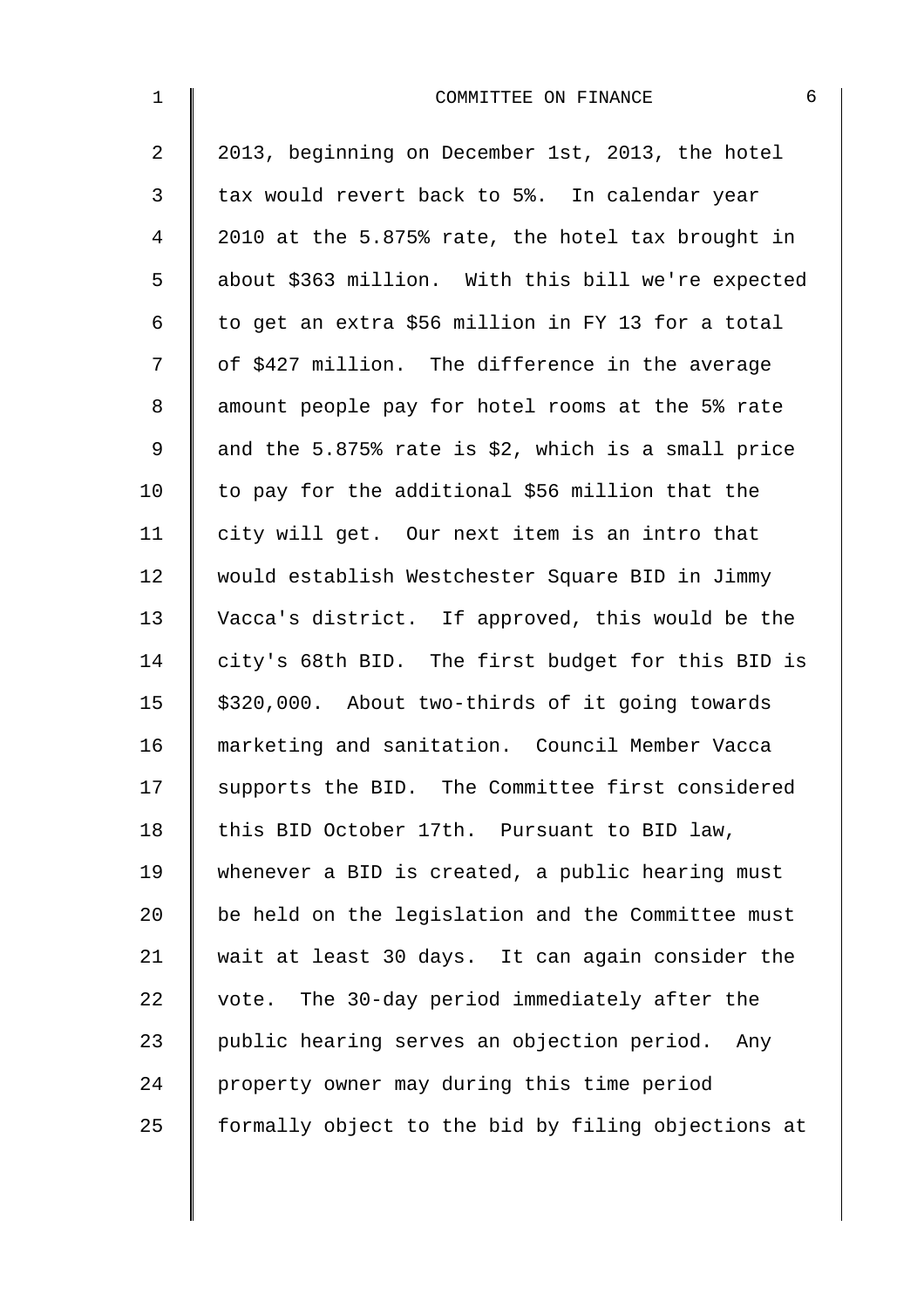| $\mathbf 1$    | 7<br>COMMITTEE ON FINANCE                          |
|----------------|----------------------------------------------------|
| $\overline{2}$ | the Office of the City Clerk. If at least 51% of   |
| 3              | the total number of property owners or owners with |
| $\overline{4}$ | 51% of the assets valuation of all the benefitted  |
| 5              | real property within the District object to the    |
| 6              | BID, then the City Council is prohibited by law    |
| 7              | from approving such BID. I feel insulted. Nobody   |
| 8              | wants to listen to me. But that's okay, continue   |
| $\mathsf 9$    | on your conversations. So, after the end           |
| 10             | conclusion of the objection period, the Committee  |
| 11             | must answer the following four questions. Were     |
| 12             | all notices of the hearings for all hearings       |
| 13             | required to be held public mailed as so required?  |
| 14             | Does all the real property within the district     |
| 15             | boundaries benefit from the establishment of the   |
| 16             | district except as otherwise provided by the law?  |
| 17             | Is it all real property benefitted by the district |
| 18             | included within the district? And is the           |
| 19             | establishment of the district in the best interest |
| 20             | of the public? The objection period for the BID    |
| 21             | ended November 26th. If the Committee finds in     |
| 22             | the affirmative on these four questions and the    |
| 23             | number of objections required to prevent the       |
| 24             | creation of such a district are not filed, then    |
| 25             | the legislation can be adopted. If notice was--    |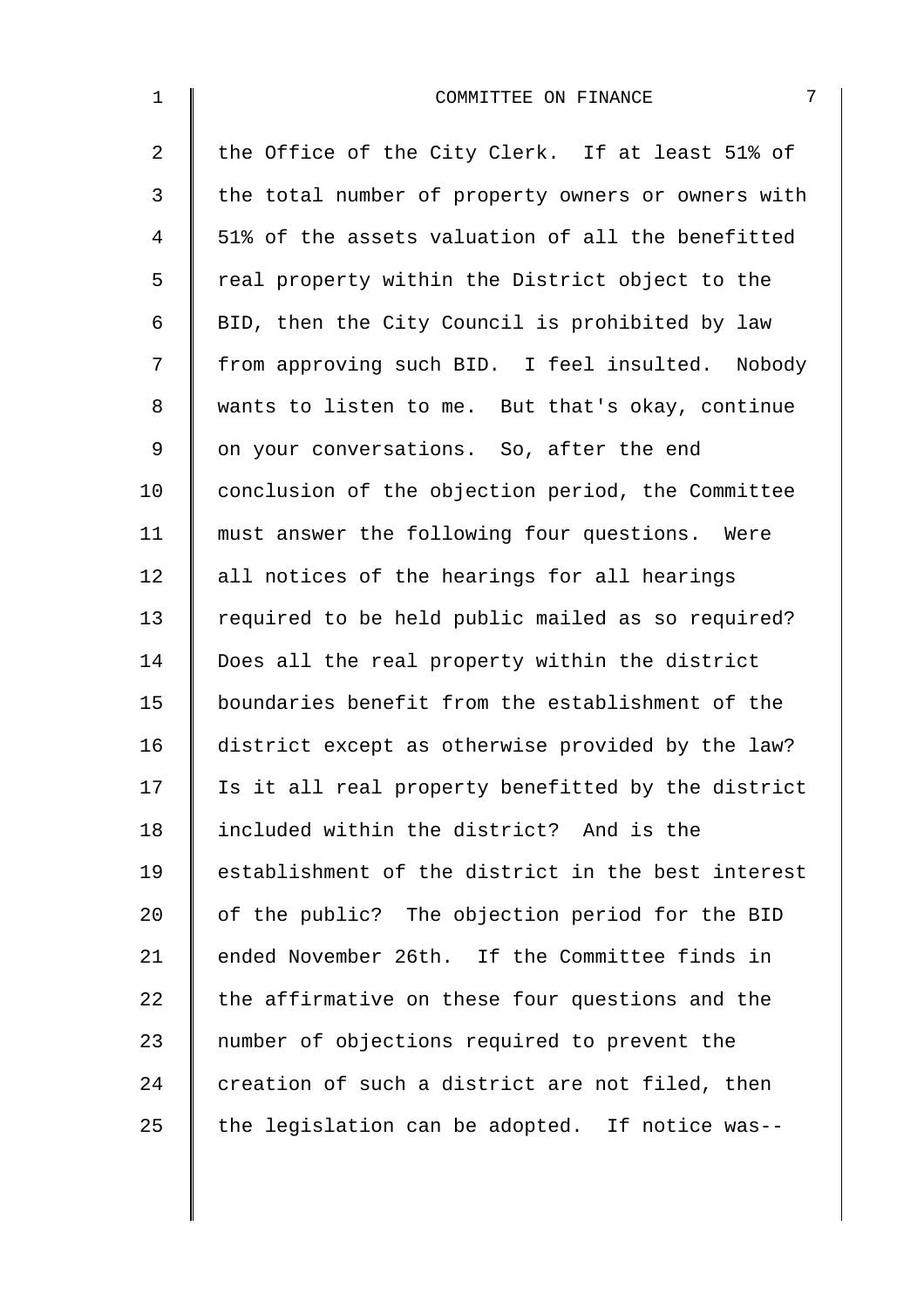| $\mathbf{1}$   | 8<br>COMMITTEE ON FINANCE                          |
|----------------|----------------------------------------------------|
| $\overline{a}$ | if, repeat, Council Members listen to this part.   |
| 3              | Listen to this part because this is very           |
| 4              | important, because we have an issue with this      |
| 5              | today. If notice was not properly given, then the  |
| 6              | bill must be laid over and the vote--and voted out |
| 7              | at a time to be determined by later Committee.     |
| 8              | There is an issue with this bill about notice.     |
| $\mathsf 9$    | We're going to hear from SBS, then we'll talk      |
| 10             | about it. All right? The Committee looks forward   |
| 11             | to hearing from the Small Business Services        |
| 12             | regarding whether the sufficient number of         |
| 13             | objections to deny the establishment of the BID    |
| 14             | has been reached, and whether notice was properly  |
| 15             | and sufficiently mailed to all owners. Those are   |
| 16             | all the items on today's agenda. Representatives   |
| 17             | from the administration are here to discuss and    |
| 18             | answer any questions on the hotel tax, land use,   |
| 19             | and we'll hear from Department of Small Business   |
| 20             | Services. Does anyone have any questions about     |
| 21             | anything else but Westchester Square BID? Not      |
| 22             | seeing that, Small Business Services, you're up.   |
| 23             | Okay. Westchester Square BID. Just identify--      |
| 24             | everybody identify themselves for the record.      |
| 25             | Tell us who's up there, and then we'll Go ahead.   |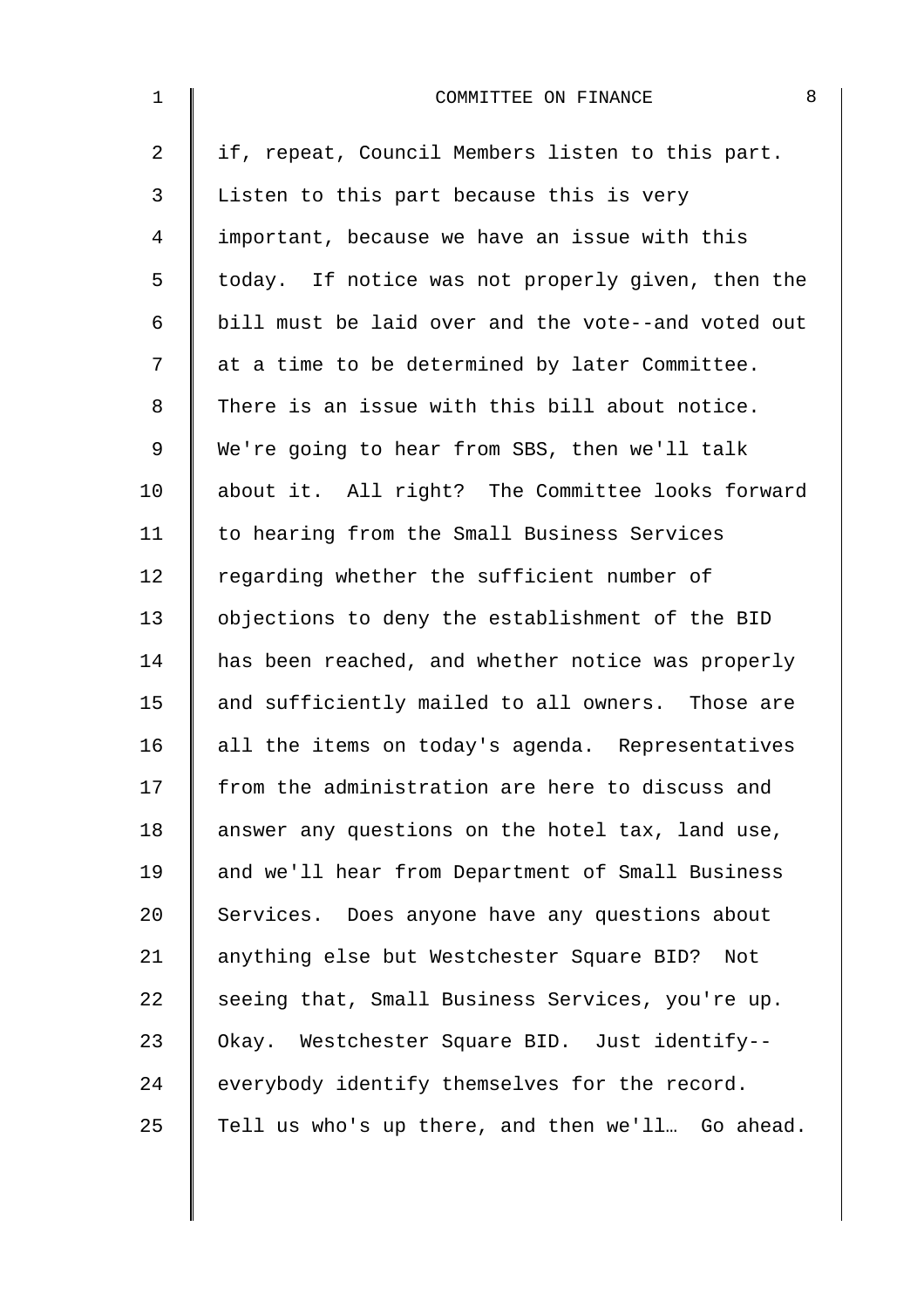| 1              | 9<br>COMMITTEE ON FINANCE                          |
|----------------|----------------------------------------------------|
| $\overline{2}$ | ELIZABETH DE LEON: You can start.                  |
| 3              | Go ahead. Elizabeth De Leon Deputy Commissioner    |
| 4              | to SBS.                                            |
| 5              | ANDREW SCHWARTZ: Andy Schwartz,                    |
| 6              | First Deputy Commissioner, SBS.                    |
| 7              | EDDY ENG: Eddie Eng, BID Director                  |
| 8              | at SBS.                                            |
| 9              | ELIZABETH DE LEON: Good morning,                   |
| 10             | Mr. Chairman, members of the Finance Committee. I  |
| 11             | have a little bit of a cold, so                    |
| 12             | CHAIRPERSON RECCHIA: So do I.                      |
| 13             | ELIZABETH DE LEON: Yeah? Look at                   |
| 14             | that.                                              |
| 15             | CHAIRPERSON RECCHIA: Do you want a                 |
| 16             | cough drop?                                        |
| 17             | Actually? No.<br>ELIZABETH DE LEON:                |
| 18             | I'm the Deputy Commissioner at the Department of   |
| 19             | Small Business Services. We're please to provide   |
| 20             | information to assist the Finance Committee in its |
| 21             | determination regarding the legal sufficiency of a |
| 22             | mailing of a summary notice for the establishment  |
| 23             | of the Westchester Square BID, located in the      |
| 24             | Borough of the Bronx.                              |
| 25             | On October 5th, 2001, the City                     |
|                |                                                    |
|                |                                                    |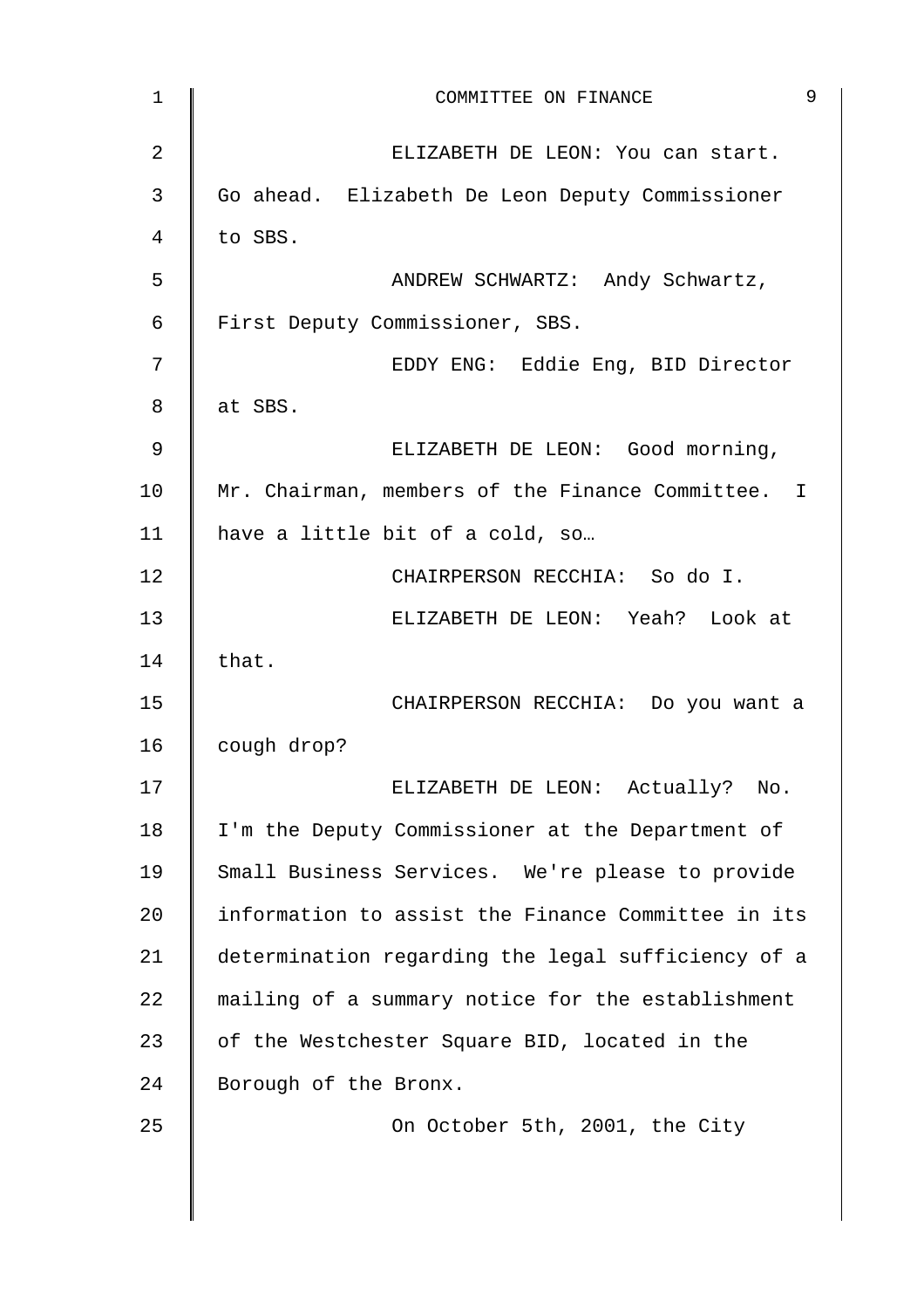| $\mathbf 1$    | 10<br>COMMITTEE ON FINANCE                         |
|----------------|----------------------------------------------------|
| $\overline{2}$ | Council adopted a resolution setting forth October |
| 3              | 17th as the date, 10:00 a.m. as the time, in the   |
| 4              | City Council Hearing Room, 16th Floor, 250         |
| 5              | Broadway, New York City, as the place for public   |
| 6              | hearing to hear all persons interested in the      |
| 7              | proposed legislation, which would establish the    |
| $8\,$          | Westchester Square BID.                            |
| 9              | In addition to the City Council                    |
| 10             | authorized the Westchester Square BID Steering     |
| 11             | Committee to mail on its behalf a notice of the    |
| 12             | public hearing containing the information required |
| 13             | by § 25-406(c) of the New York City Administrative |
| 14             | Code, and summarizing the resolution adopted.      |
| 15             | On October 6th, 2011, the                          |
| 16             | Westchester Square BID Steering Committee mailed   |
| 17             | the summary of the City Council Resolution to 77   |
| 18             | owners of the real property within the proposed    |
| 19             | district at the addressed shown on the latest City |
| 20             | Assessment roll, and to such other persons as are  |
| 21             | registered with the City to receive tax bills,     |
| 22             | concerning real property within the district.      |
| 23             | Further, the BID Steering Committee                |
| 24             | hand-delivered the summary notice to 150           |
| 25             | commercial tenants and 47 residential tenants      |
|                |                                                    |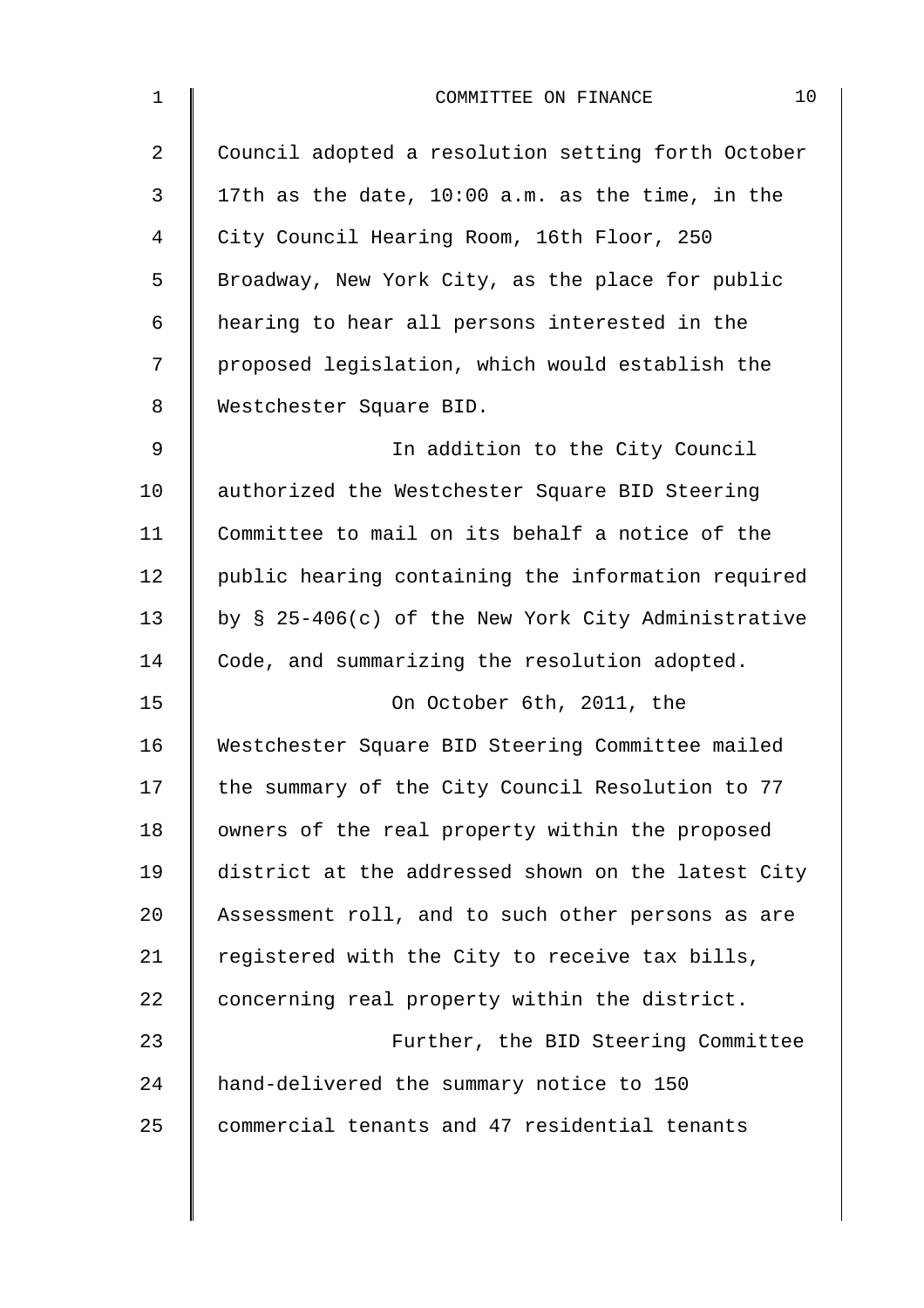| $\mathbf 1$    | 11<br>COMMITTEE ON FINANCE                         |
|----------------|----------------------------------------------------|
| $\overline{2}$ | within the proposed district. Additionally, we     |
| 3              | wish to report on the results of the objections    |
| 4              | filed with the City Clerk against the              |
| 5              | establishment of the proposed Westchester Square   |
| 6              | BID.                                               |
| 7              | On October 17th, 2011, the City                    |
| 8              | Council Finance Committee held a public hearing on |
| 9              | the establishment of the proposed Westchester      |
| 10             | Square BID as required under the law. The public   |
| 11             | hearing was closed without a vote and the          |
| 12             | committee waited at least 30 days before it        |
| 13             | reconsidered the legislation on the establishment  |
| 14             | of the Westchester Square BID. The 30-day period   |
| 15             | immediately after the public hearing serves as an  |
| 16             | objection period. At the conclusion of the         |
| 17             | objection period, which ended at 5:00 p.m. on      |
| 18             | Tuesday, November 15th, 2011, and after taking     |
| 19             | into consideration any objections postmarked by    |
| 20             | that date, two valid objections were filed with    |
| 21             | the City Clerk.                                    |
| 22             | Owners of 1.1% of the assessed                     |
| 23             | valuations of all benefitted real properties       |
| 24             | situated within the district filed objections to   |
| 25             | the district's establishment. Also, 2.6% of the    |
|                |                                                    |
|                |                                                    |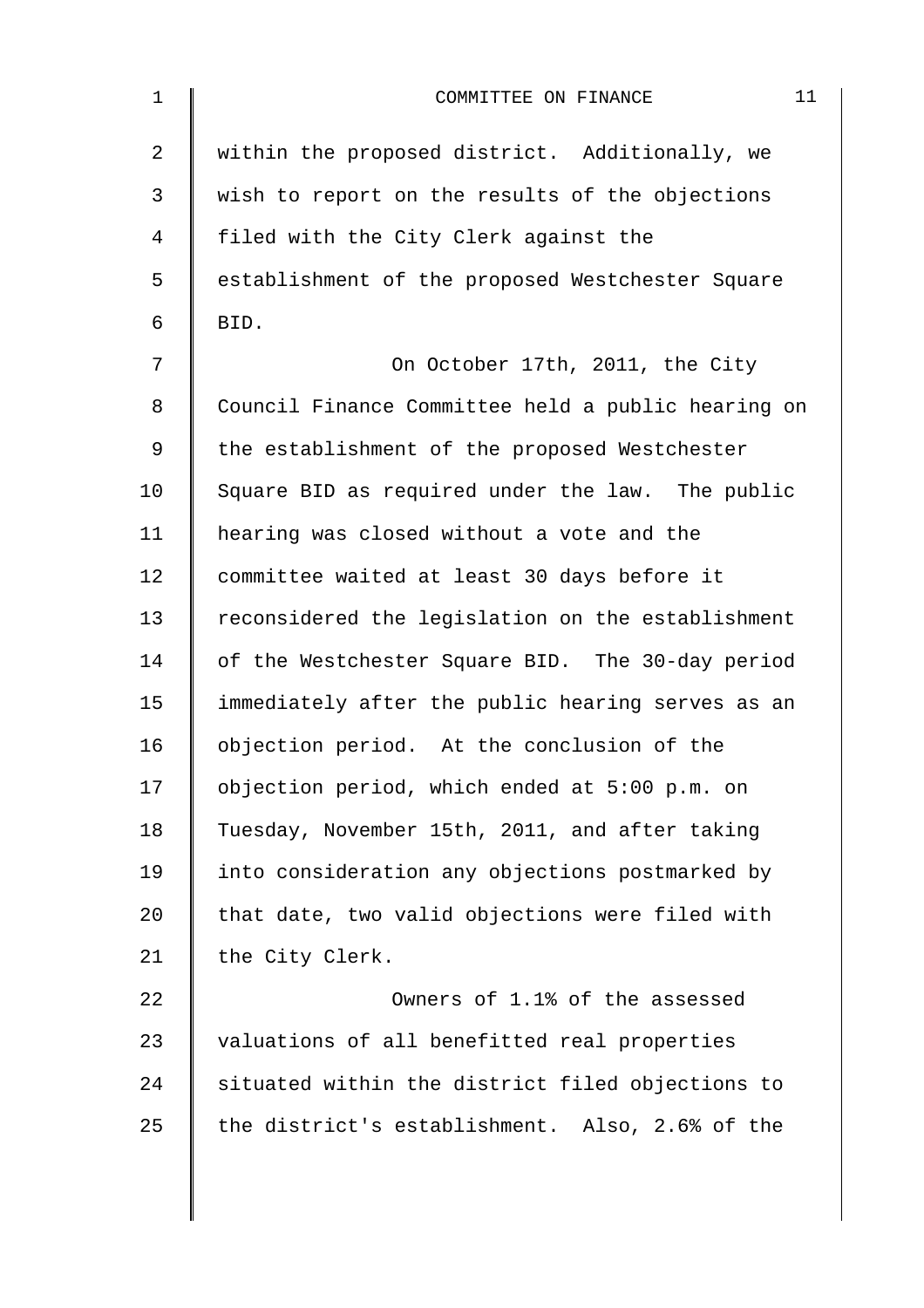| 1              | 12<br>COMMITTEE ON FINANCE                           |
|----------------|------------------------------------------------------|
| $\overline{2}$ | owners of benefitted real property filed             |
| 3              | objections. In addition, one invalid objection       |
| 4              | was filed with no proof of property ownership.       |
| 5              | The total assessed valuation of real property        |
| 6              | within the district is $$32,289,212$ . And the total |
| 7              | number of properties is 87, which are held by 77     |
| 8              | property owners.                                     |
| 9              | Our review concludes that neither                    |
| 10             | the assessed valuation nor the owner property        |
| 11             | percentage of 51% as required under law has been     |
| 12             | reached. Therefore, SBS supports the City Council    |
| 13             | determination to hold a further hearing on the       |
| 14             | establishment of the proposed Westchester Square     |
| 15             | BID. Thank you.                                      |
| 16             | CHAIRPERSON RECCHIA: All right.                      |
| 17             | Here's my question. Before we go forward, there      |
| 18             | is a notice issue with this BID, just so all my      |
| 19             | colleagues know. Now, before that, let me just       |
| 20             | introduce everyone that has arrived. We have         |
| 21             | Lewis Fidler walking through the door. Lew, show     |
| 22             | your head. All right. We have Karen Koslowitz to     |
| 23             | my right. Ms. Ferreras, from Queens. Julissa         |
| 24             | Ferreras. We have Diana Reyna. We have myself.       |
| 25             | We have Joel Rivera, Fernando Cabrera. I'm           |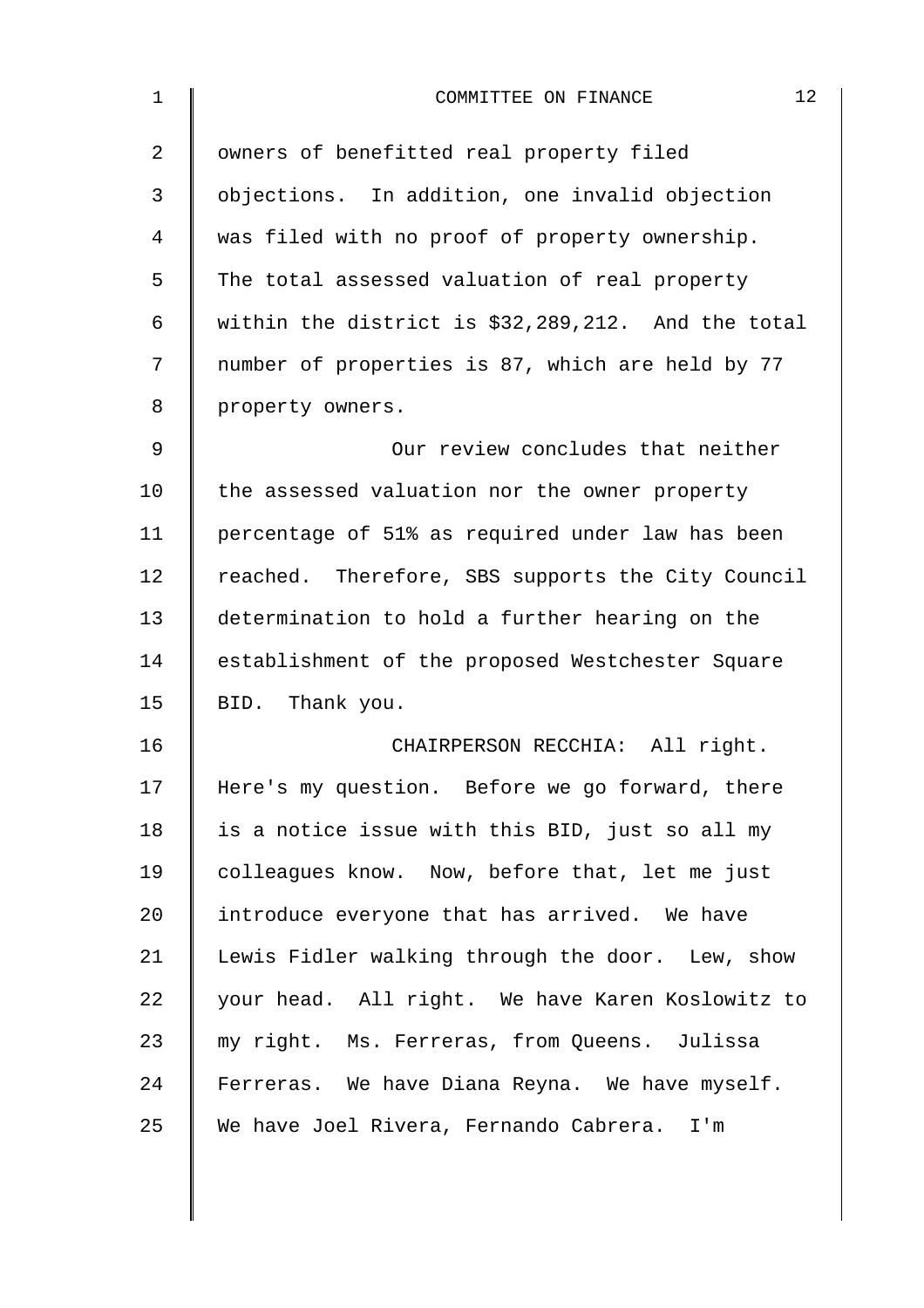| 1              | 13<br>COMMITTEE ON FINANCE                         |
|----------------|----------------------------------------------------|
| 2              | getting it right.                                  |
| $\mathfrak{Z}$ | COUNCIL MEMBER RIVERA: Ferreras,                   |
| 4              | Rivera, Cabrera. Say that three times fast.        |
| 5              | CHAIRPERSON RECCHIA: Gale Brewer,                  |
| 6              | Al Vann, Robert Jackson. Okay.                     |
| 7              | In order for notice to be                          |
| 8              | sufficient, notice must be mailed to each owner of |
| 9              | real property within the proposed district at the  |
| 10             | address shown on the latest city assessment roll,  |
| 11             | and the tenants of each building within the        |
| 12             | proposal district. SBS has just testified that     |
| 13             | while notice was hand-delivered to tenants, it was |
| 14             | not mailed as required by law. Is that correct?    |
| 15             | ELIZABETH DE LEON: Yes.                            |
| 16             | CHAIRPERSON RECCHIA: All right.                    |
| 17             | And could you explain to us why this happened?     |
| 18             | ELIZABETH DE LEON:<br>It was                       |
| 19             | personally mailed.                                 |
| 20             | ANDREW SCHWARTZ: Yeah, I think we                  |
| 21             | discussed this a little bit the first time around. |
| 22             | The sponsor for this committee, the group that's   |
| 23             | helping put it together, there was a very--        |
| 24             | unfortunately a very tight timeframe involved when |
| 25             | the Council first set the date and the mailing has |
|                |                                                    |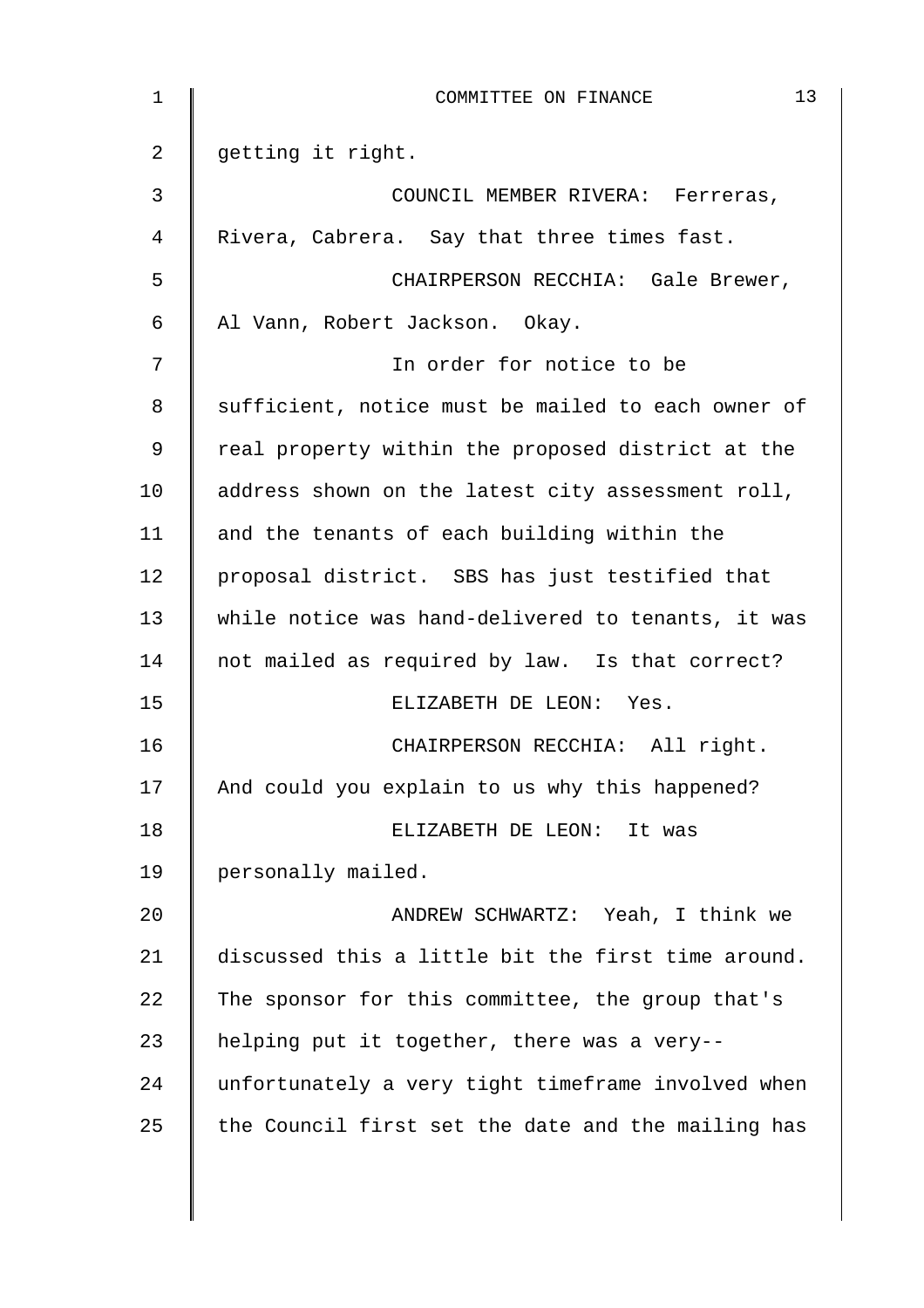| $\mathbf 1$ | 14<br>COMMITTEE ON FINANCE                         |
|-------------|----------------------------------------------------|
| 2           | to go out ten days before the hearing. So I think  |
| 3           | in this case that didn't get done, the mailing     |
| 4           | didn't get done. They decided how can we make      |
| 5           | this effective, so they hand delivered it. So it   |
| 6           | was probably good actual notice to the tenants,    |
| 7           | but no, not in exact compliance.                   |
| 8           | CHAIRPERSON RECCHIA: Okay. So,                     |
| 9           | because it was hand delivered, all right, we all   |
| 10          | know that that's better than being mailed. It's    |
| 11          | not in compliance with the law. On calling this    |
| 12          | Committee must make--can I have everyone's         |
| 13          | attention? I want to recognize Leroy Comrie who    |
| 14          | just walked in. Accordingly this Committee must    |
| 15          | make a determination on whether notice was         |
| 16          | sufficient. According to the state law it had to   |
| 17          | be mailed and it wasn't mailed. If we find that    |
| 18          | notice did not meet the law's requirement, then we |
| 19          | must lay this bill over until about February.      |
| 20          | We'll have a hearing on December 19th and it won't |
| 21          | probably get passed until February.                |
| 22          | COUNCIL MEMBER BREWER: What's                      |
| 23          | Jimmy Vacca's position?                            |
| 24          | CHAIRPERSON RECCHIA: Jimmy, he                     |
| 25          | supports the establishment of the BID, okay? But,  |
|             |                                                    |
|             |                                                    |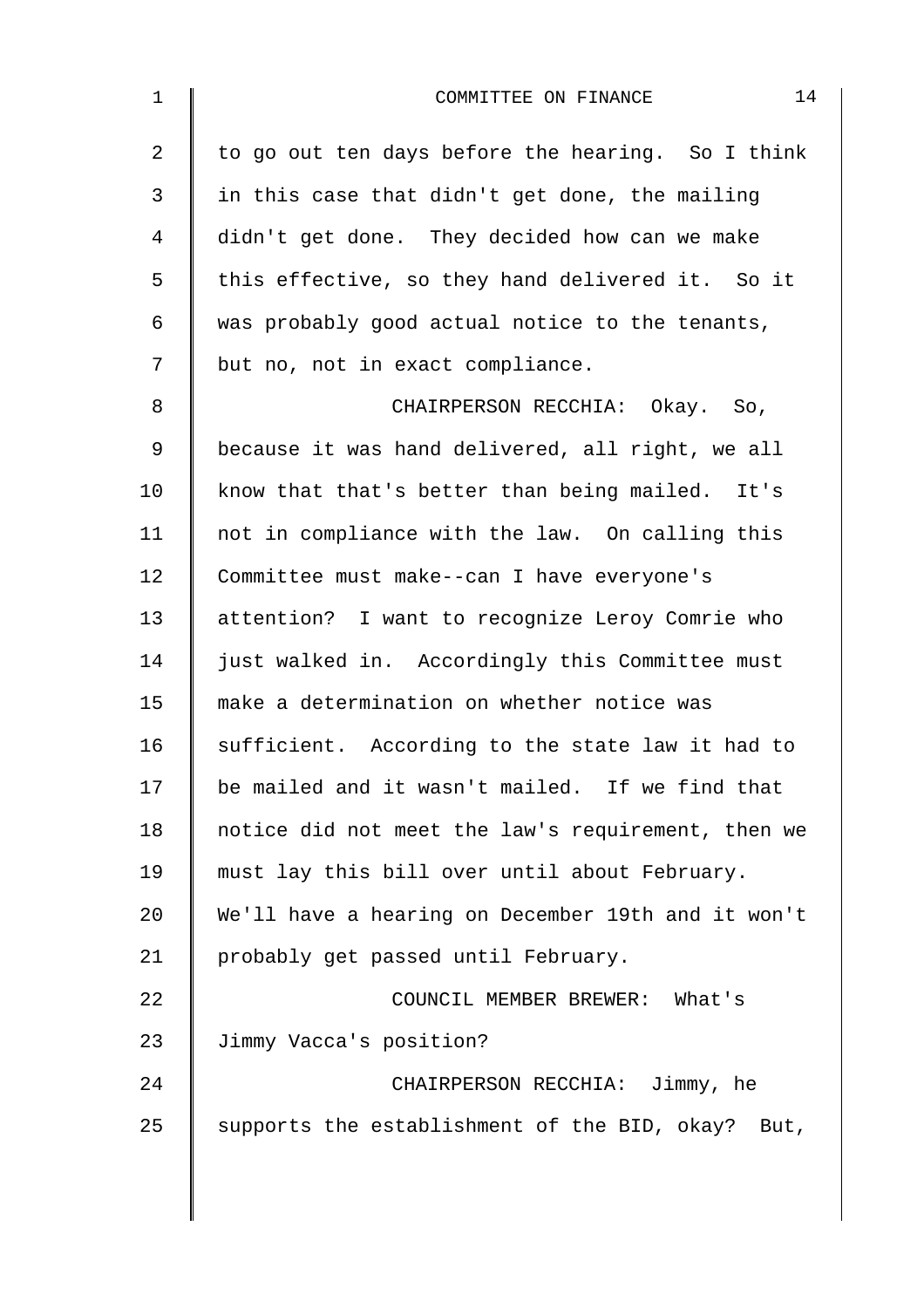| $\mathbf 1$    | 15<br>COMMITTEE ON FINANCE                         |
|----------------|----------------------------------------------------|
| $\overline{2}$ | if we don't lay this over and it gets challenged,  |
| 3              | they will win in court. The whole process could    |
| 4              | start all over. Where if we just lay this over,    |
| 5              | it would get passed in February instead of today.  |
| $\epsilon$     | You know what I mean? So my recommendation is      |
| 7              | that we should lay this over, get it passed and do |
| 8              | this the right way so we don't have any            |
| $\mathsf 9$    | complications. Because there were two objections   |
| 10             | and if they want to file it in Court they could.   |
| 11             | All right? But we have to call a vote on what you  |
| 12             | want to do. My recommendation is to hold this      |
| 13             | over. Okay? So, you want to call the vote?         |
| 14             | TANISHA EDWARDS: Pursuant to BID                   |
| 15             | law, I will poll the members and get their opinion |
| 16             | on what they want to do in regards to this bill.   |
| 17             | We can either vote this bill out today or vote to  |
| 18             | lay it over once you find that notice was          |
| 19             | insufficient.                                      |
| 20             | CHAIRPERSON RECCHIA: Right. So                     |
| 21             | the first vote is to lay it over. I make a motion  |
| 22             | to lay this over. Do we have a second on that?     |
| 23             | COUNCIL MEMBER REYNA: Second.                      |
| 24             | CHAIRPERSON RECCHIA: Okay. Call                    |
| 25             | the roll.                                          |
|                |                                                    |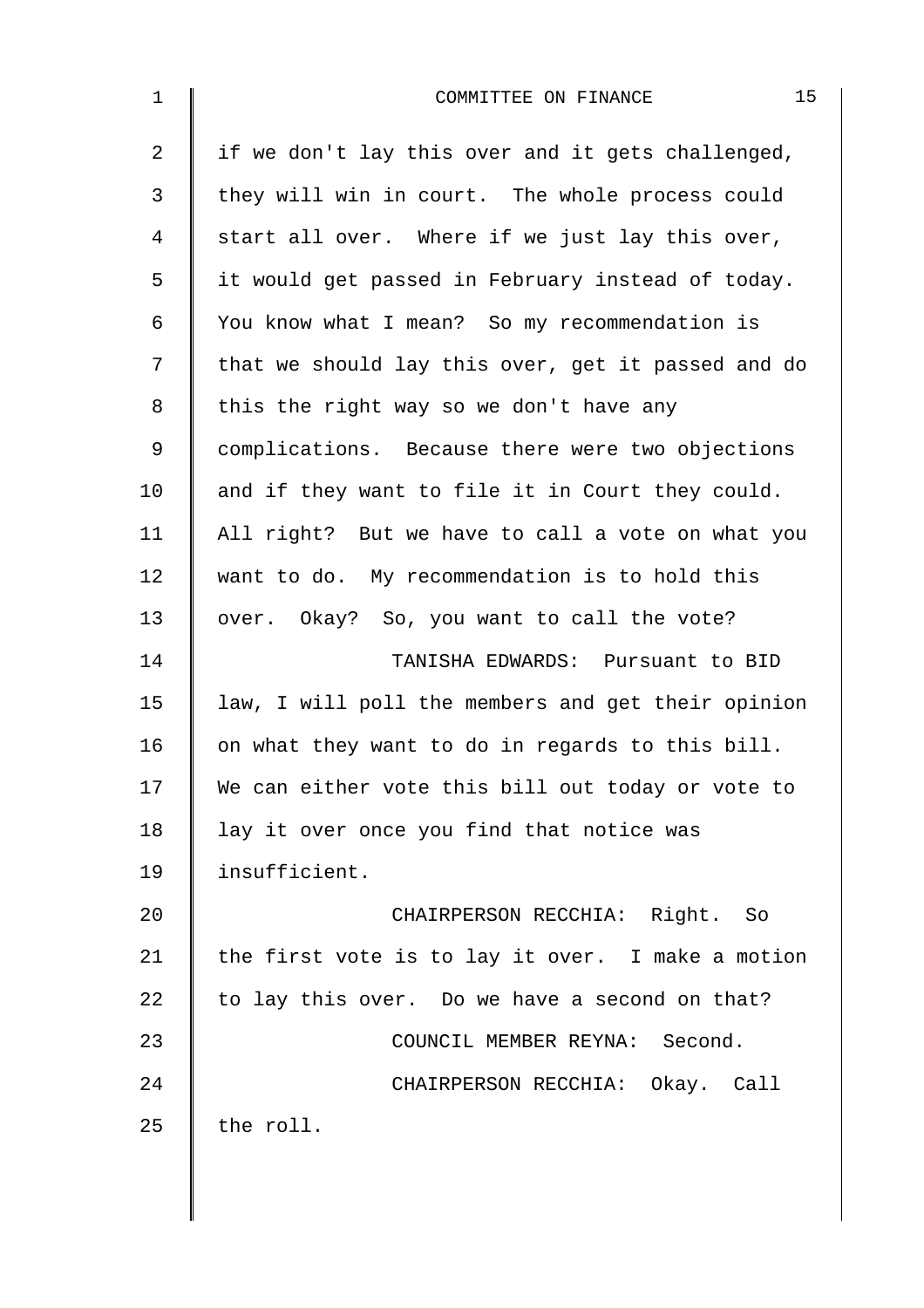| $\mathbf{1}$   | 16<br>COMMITTEE ON FINANCE         |
|----------------|------------------------------------|
| $\overline{2}$ | TANISHA EDWARDS: Domenic Recchia?  |
| 3              | CHAIRPERSON RECCHIA: Aye, in favor |
| 4              | of laying it over.                 |
| 5              | TANISHA EDWARDS: Council Member    |
| $\epsilon$     | Rivera?                            |
| 7              | COUNCIL MEMBER RIVERA: I vote Aye. |
| 8              | TANISHA EDWARDS: Council Member    |
| 9              | Reyna?                             |
| 10             | COUNCIL MEMBER REYNA: Aye.         |
| 11             | TANISHA EDWARDS: Council Member    |
| 12             | Brewer?                            |
| 13             | COUNCIL MEMBER BREWER: Aye to lay  |
| 14             | it over.                           |
| 15             | TANISHA EDWARDS: Comrie?           |
| 16             | COUNCIL MEMBER COMRIE: Aye to lay  |
| 17             | it over.                           |
| 18             | TANISHA EDWARDS: Council Member    |
| 19             | Foster?                            |
| 20             | COUNCIL MEMBER FOSTER: Aye.        |
| 21             | TANISHA EDWARDS: Council Member    |
| 22             | Jackson?                           |
| 23             | COUNCIL MEMBER JACKSON: Aye.       |
| 24             | TANISHA EDWARDS: Council Member    |
| 25             | Ferreras.                          |
|                |                                    |
|                |                                    |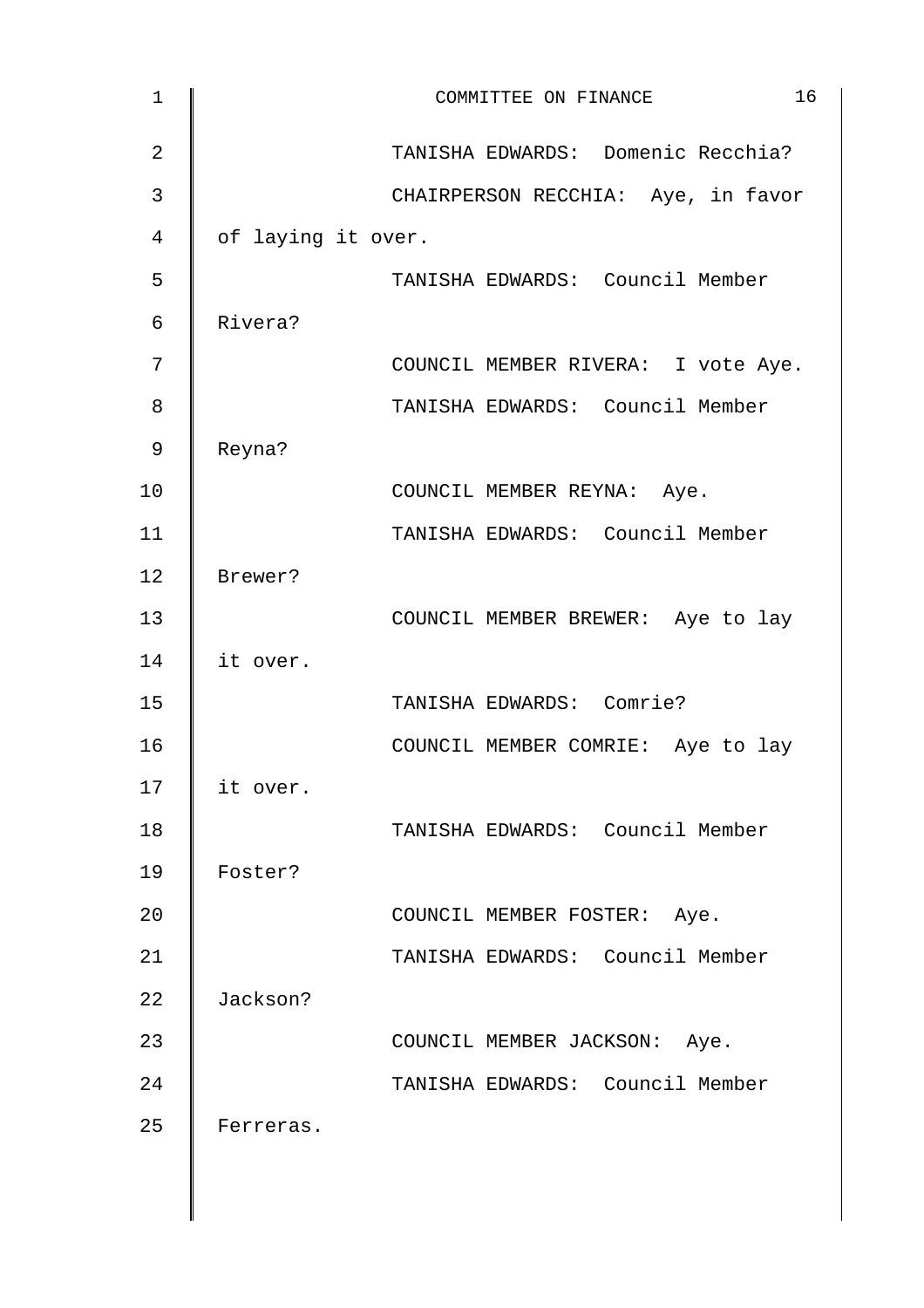| 1              | 17<br>COMMITTEE ON FINANCE                        |
|----------------|---------------------------------------------------|
| $\overline{2}$ | COUNCIL MEMBER FERRERAS: Aye.                     |
| 3              | TANISHA EDWARDS: Council Member                   |
| 4              | Vann?                                             |
| 5              | COUNCIL MEMBER VANN: Lay it over.                 |
| 6              | TANISHA EDWARDS: Council Member                   |
| 7              | Cabrera?                                          |
| 8              | COUNCIL MEMBER CABRERA: Aye.                      |
| 9              | TANISHA EDWARDS: Council Member                   |
| 10             | Koslowitz?                                        |
| 11             | COUNCIL MEMBER KOSLOWITZ: Aye.                    |
| 12             | TANISHA EDWARDS: 10 out of the 17                 |
| 13             | Finance Committee Members have voted to lay--     |
| 14             | Council Member Fidler? Council Member Lewis       |
| 15             | Fidler?                                           |
| 16             | COUNCIL MEMBER FIDLER: Aye.                       |
| 17             | TANISHA EDWARDS: 11 out of the 17                 |
| 18             | members have voted to lay the bill over, and this |
| 19             | Committee will consider the resolution to set     |
| 20             | another hearing date sometime in December.        |
| 21             | ANDREW SCHWARTZ: Thank you. We                    |
| 22             | look forward to this coming before the Committee  |
| 23             | again. We support the establishment of this BID.  |
| 24             | CHAIRPERSON RECCHIA: All right.                   |
| 25             | Thank you very much. Okay. Now, we're going to    |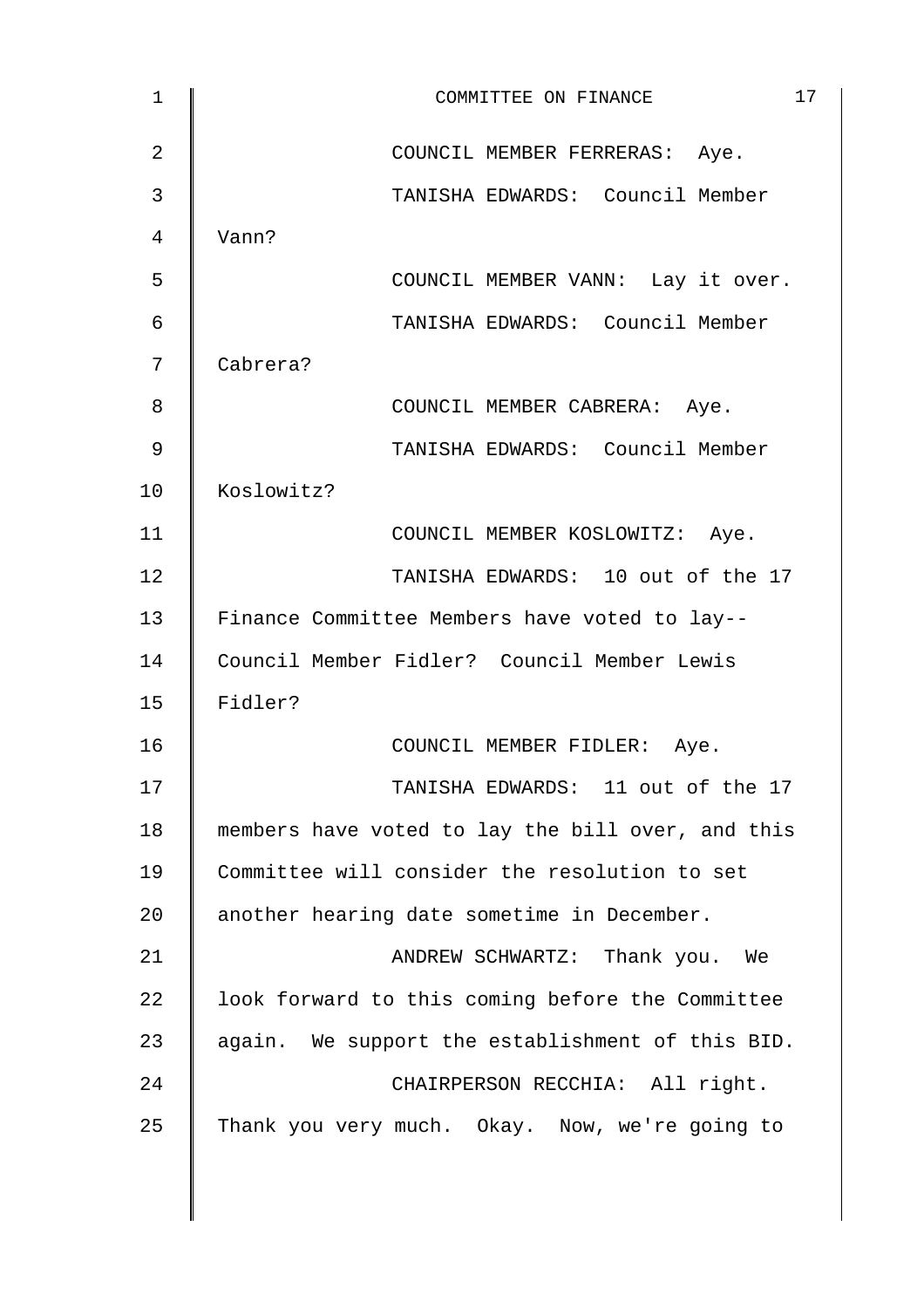| 1  | 18<br>COMMITTEE ON FINANCE                        |
|----|---------------------------------------------------|
| 2  | take a vote on the hotel tax and the six land use |
| 3  | items.                                            |
| 4  | TANISHA EDWARDS: Billy is going to                |
| 5  | call that roll.                                   |
| 6  | CHAIRPERSON RECCHIA: Where's                      |
| 7  | Billy? Oh, Jimmy Van Bramer just joined us.       |
| 8  | Jimmy now do you vote on the Westchester Square   |
| 9  | BID?                                              |
| 10 | COUNCIL MEMBER VAN BRAMER: Aye.                   |
| 11 | CHAIRPERSON RECCHIA: Okay, thank                  |
| 12 | you. Aye. To lay it over.                         |
| 13 | COUNCIL MEMBER VAN BRAMER: Aye to                 |
| 14 | lay it over.                                      |
| 15 | CHAIRPERSON RECCHIA: Okay. Now                    |
| 16 | this vote is for the hotel tax and the land use   |
| 17 | items. Darlene Mealy just walked--Darlene Mealy   |
| 18 | we recognize Darlene Mealy from Brooklyn. We took |
| 19 | a prior vote on the Westchester Square BID in     |
| 20 | laying it over. Council Member how would you      |
| 21 | vote? We recommend that you vote Aye on laying    |
| 22 | over the Westchester Square BID. How do you vote? |
| 23 | COUNCIL MEMBER MEALY: I vote Aye.                 |
| 24 | CHAIRPERSON RECCHIA: Okay. And                    |
| 25 | Jimmy Oddo, how do you vote?                      |
|    |                                                   |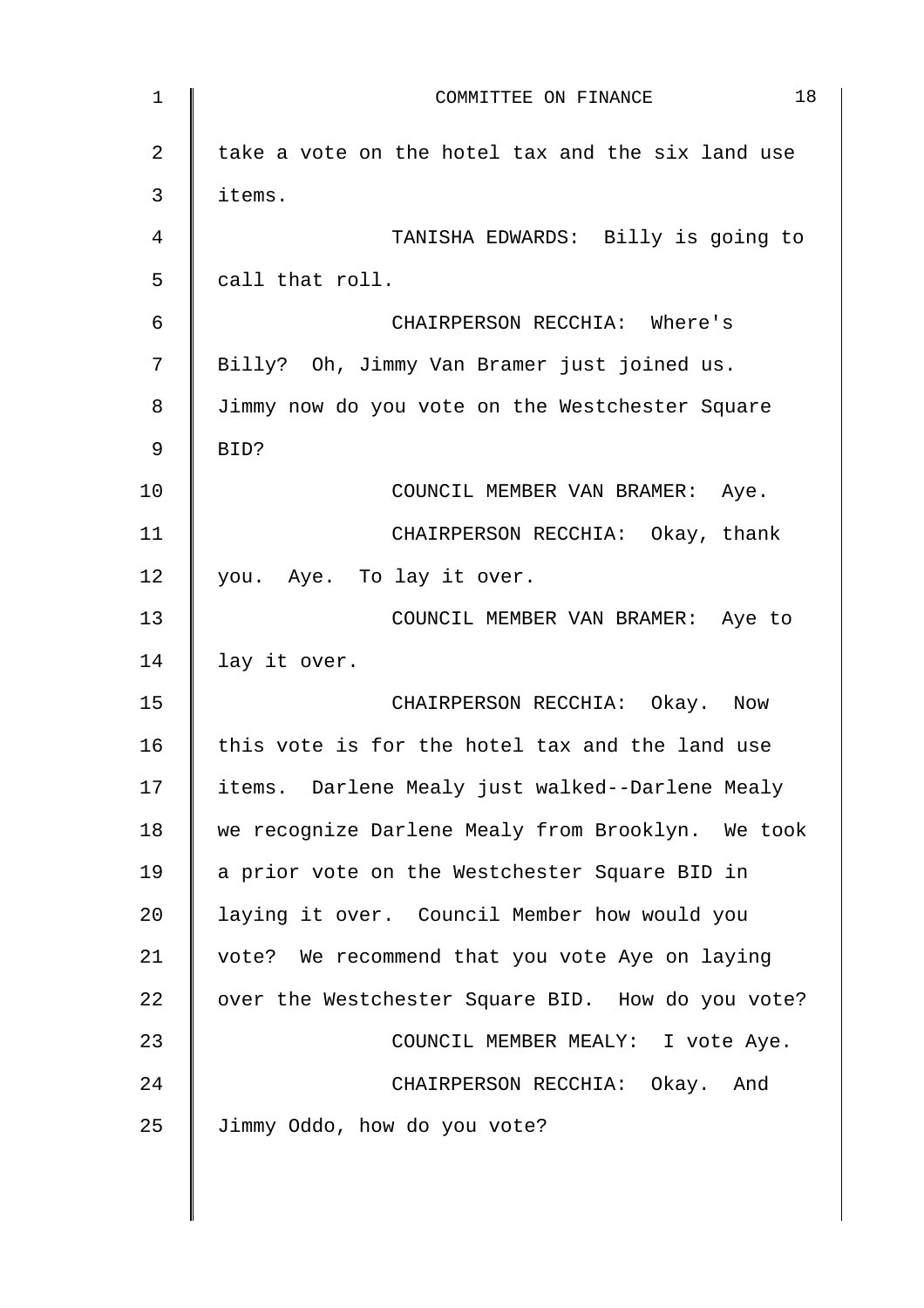| 1  | 19<br>COMMITTEE ON FINANCE                        |
|----|---------------------------------------------------|
| 2  | COUNCIL MEMBER ODDO: I vote Aye on                |
| 3  | all, with the exception of Lew Fidler's egregious |
| 4  | tax raising bill.                                 |
| 5  | CHAIRPERSON RECCHIA: No, no. We                   |
| 6  | didn't vote on that. This is the Westchester      |
| 7  | Square BID.                                       |
| 8  | COUNCIL MEMBER ODDO: I'm                          |
| 9  | practicing.                                       |
| 10 | CHAIRPERSON RECCHIA: The                          |
| 11 | Westchester Square BID, how do you vote?          |
| 12 | COUNCIL MEMBER ODDO: I vote                       |
| 13 | however the Chairman wants me to vote.            |
| 14 | CHAIRPERSON RECCHIA: To lay it                    |
| 15 | over. Aye.                                        |
| 16 | COUNCIL MEMBER ODDO: Yes.                         |
| 17 | CHAIRPERSON RECCHIA: Okay. Now.                   |
| 18 | COUNCIL MEMBER ODDO: Now I want to                |
| 19 | vote on Lew Fidler's egregious tax raising bill.  |
| 20 | CHAIRPERSON RECCHIA: Okay. Now                    |
| 21 | we're going to vote on the hotel tax and the six  |
| 22 | land use items. Okay? Does anybody want to speak  |
| 23 | on the hotel tax? Without seeing anybody who      |
| 24 | wants to speak on it--you can speak before you    |
| 25 | vote Jimmy. All right. Call the roll.             |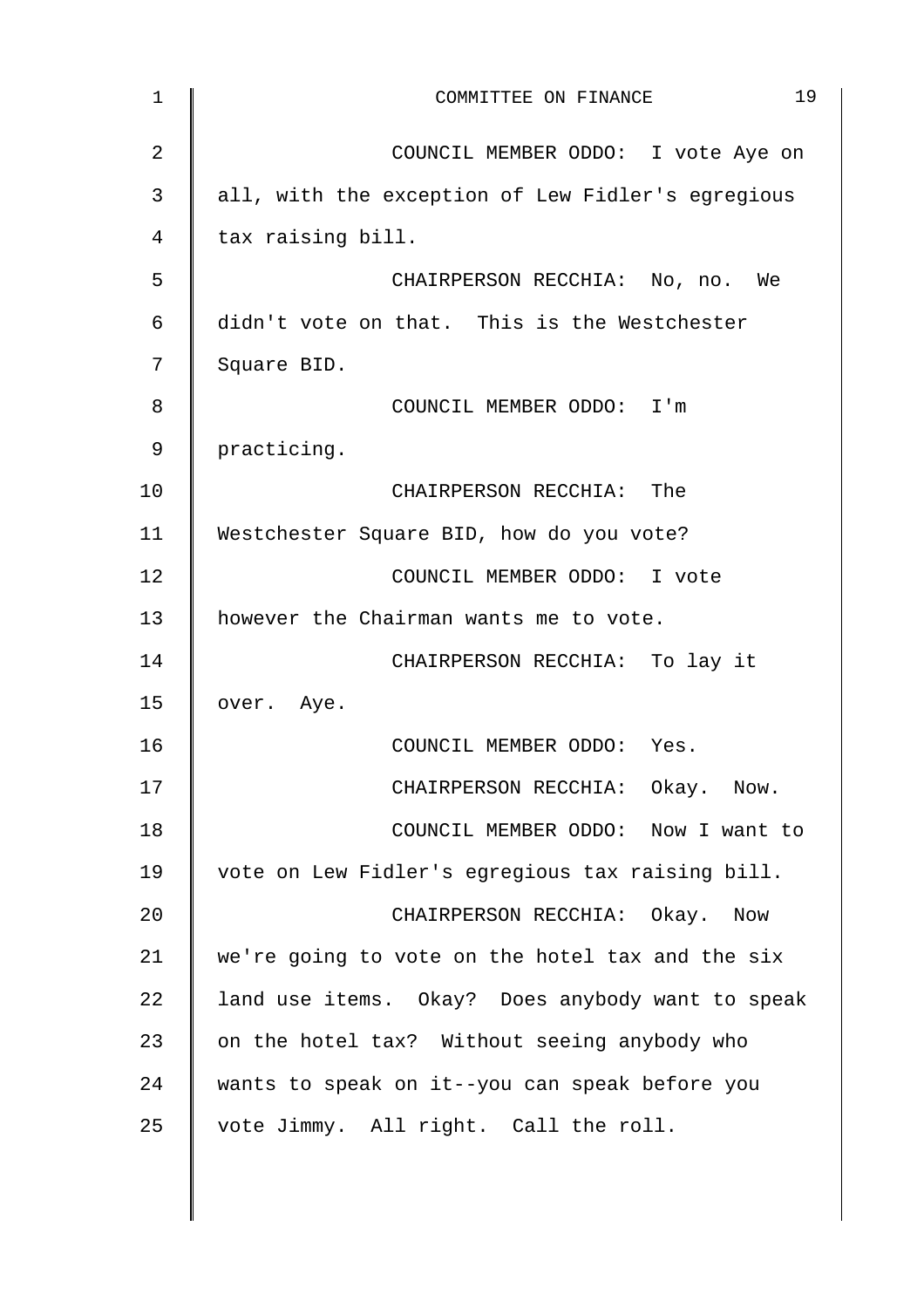| $\mathbf 1$ | 20<br>COMMITTEE ON FINANCE                      |
|-------------|-------------------------------------------------|
| 2           | WILLIAM MARTIN: William Martin,                 |
| 3           | Committee Clerk. Roll call vote on Committee on |
| 4           | Finance. Council Member Recchia.                |
| 5           | CHAIRPERSON RECCHIA: Aye on all.                |
| 6           | WILLIAM MARTIN: Rivera.                         |
| 7           | COUNCIL MEMBER RIVERA: I vote Aye.              |
| 8           | WILLIAM MARTIN: Reyna.                          |
| 9           | COUNCIL MEMBER REYNA: Aye.                      |
| 10          | WILLIAM MARTIN: Brewer.                         |
| 11          | COUNCIL MEMBER BREWER: Aye.                     |
| 12          | WILLIAM MARTIN: Comrie.                         |
| 13          | COUNCIL MEMBER COMRIE: Aye.                     |
| 14          | WILLIAM MARTIN: Fidler.                         |
| 15          | COUNCIL MEMBER FIDLER: Pass.                    |
| 16          | WILLIAM MARTIN: Foster.                         |
| 17          | COUNCIL MEMBER FOSTER: Aye.                     |
| 18          | WILLIAM MARTIN: Jackson.                        |
| 19          | COUNCIL MEMBER JACKSON: Aye.                    |
| 20          | WILLIAM MARTIN: Vann.                           |
| 21          | COUNCIL MEMBER VANN: Aye.                       |
| 22          | WILLIAM MARTIN: Mealy.                          |
| 23          | COUNCIL MEMBER MEALY: Aye.                      |
| 24          | WILLIAM MARTIN: Ferreras.                       |
| 25          | COUNCIL MEMBER FERRERAS: Aye.                   |
|             |                                                 |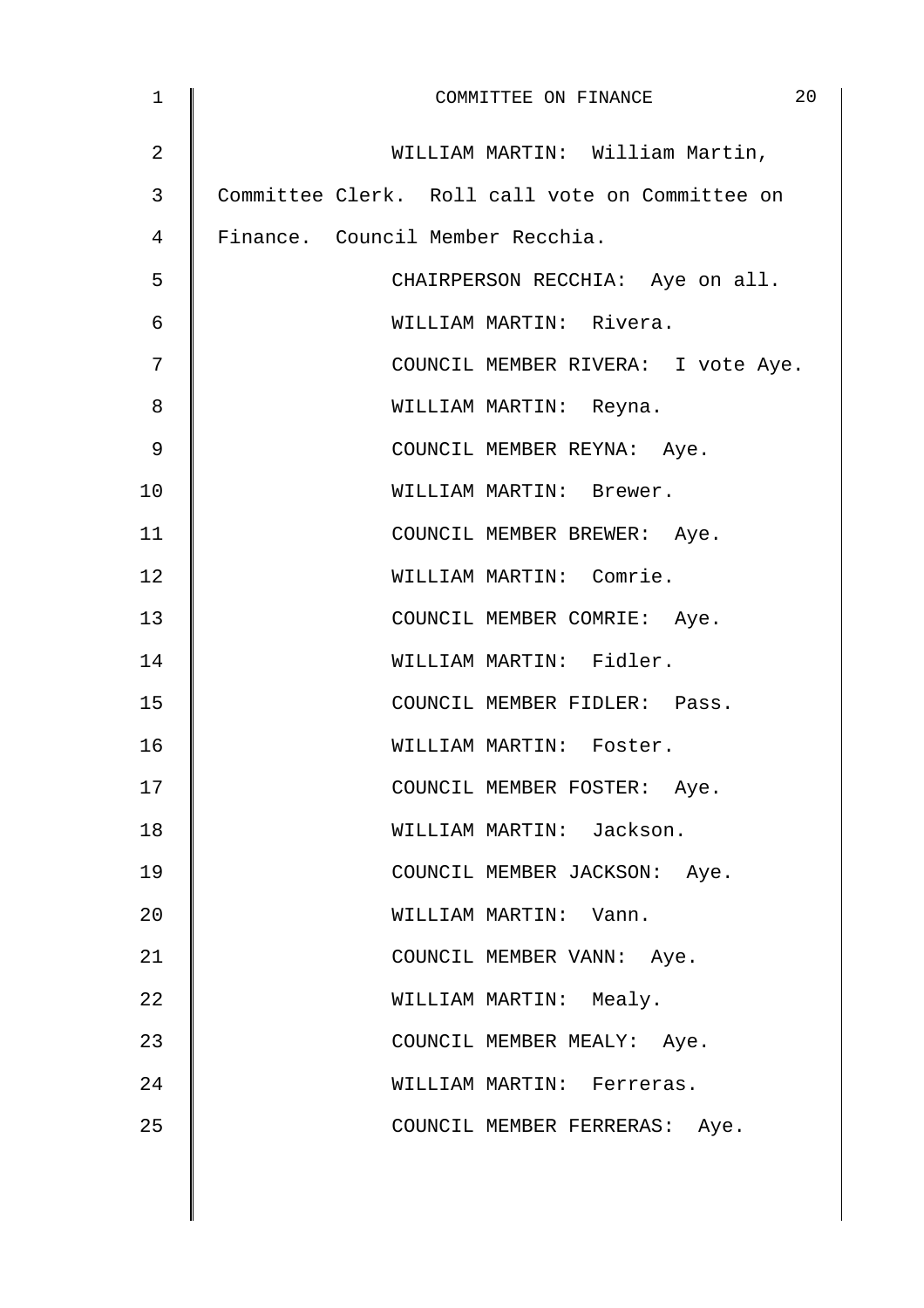| 1              | 21<br>COMMITTEE ON FINANCE                        |
|----------------|---------------------------------------------------|
| $\overline{2}$ | WILLIAM MARTIN: Cabrera.                          |
| 3              | COUNCIL MEMBER CABRERA: Aye.                      |
| 4              | WILLIAM MARTIN: Koslowitz.                        |
| 5              | COUNCIL MEMBER KOSLOWITZ: Aye.                    |
| 6              | WILLIAM MARTIN: Van Bramer.                       |
| 7              | COUNCIL MEMBER VAN BRAMER: Aye.                   |
| 8              | WILLIAM MARTIN: Oddo.                             |
| 9              | COUNCIL MEMBER ODDO: Pass.                        |
| 10             | CHAIRPERSON RECCHIA: Now we have a                |
| 11             | pass. Now we recognize the Council Member from    |
| 12             | Brooklyn, Lewis Fidler.                           |
| 13             | COUNCIL MEMBER FIDLER: I can't                    |
| 14             | pass again, can I?                                |
| 15             | CHAIRPERSON RECCHIA: No, you                      |
| 16             | can't. You have to step up to the plate.          |
| 17             | COUNCIL MEMBER FIDLER: I can only                 |
| 18             | imagine what my dear colleague and friend, James  |
| 19             | Oddo, is about to say is--first of all, I do want |
| 20             | to thank Finance Chairman Recchia and Counsel     |
| 21             | Tanisha Edwards for her work on the hotel tax     |
| 22             | extender. I'm sure that we will all enjoy not     |
| 23             | having to cut the budget by an additional \$60    |
| 24             | million for revenue provided by not one single    |
| 25             | person who lives and breathes in New York who     |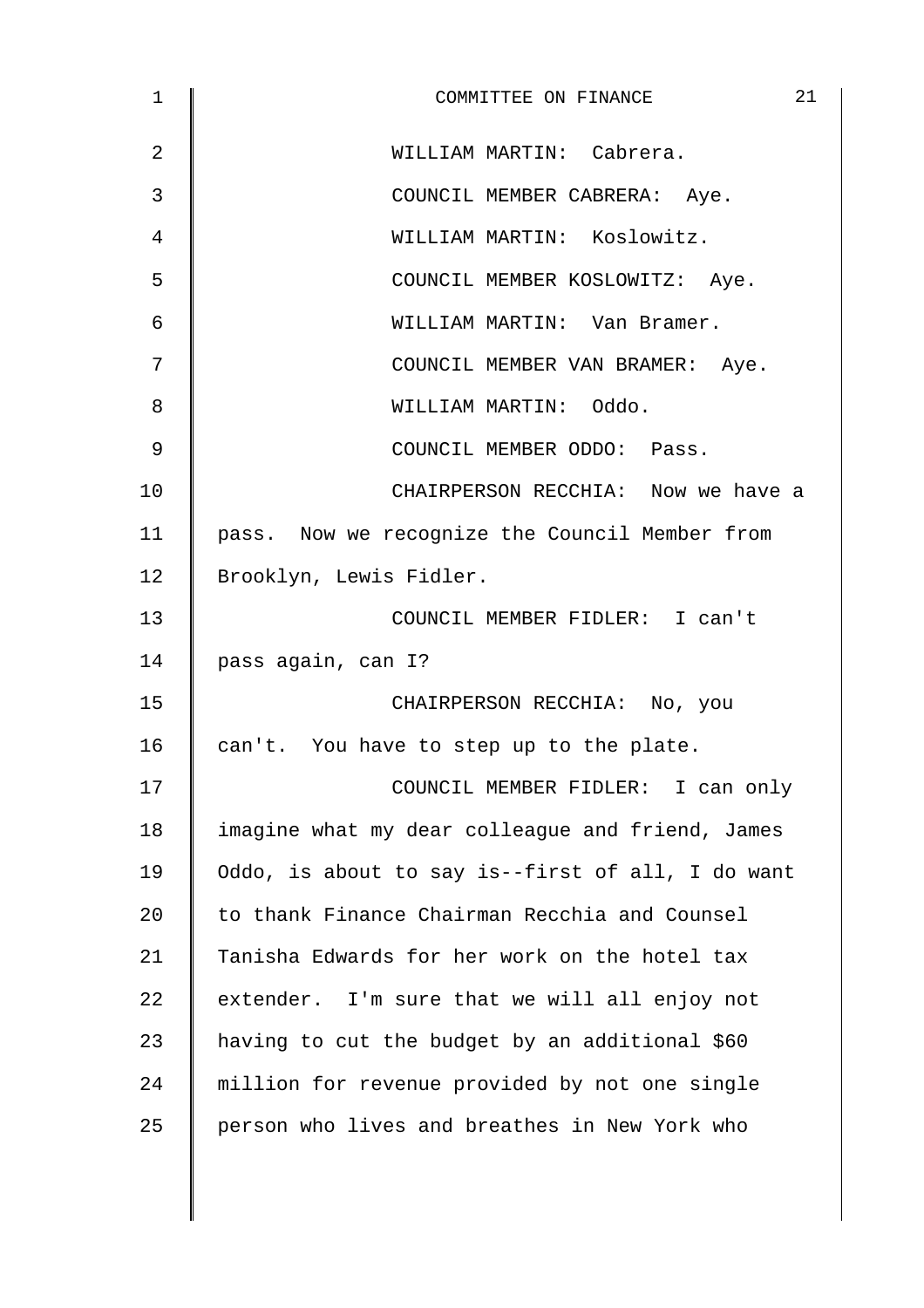| 1  | 22<br>COMMITTEE ON FINANCE                         |
|----|----------------------------------------------------|
| 2  | isn't here as a tourist. I know that Councilman    |
| 3  | Oddo will appreciate that as well. And I also      |
| 4  | want to thank the Mayor for coming to his senses   |
| 5  | and realizing that we can't afford not to maintain |
| 6  | the hotel tax at its present rate. I vote Aye on   |
| 7  | all.                                               |
| 8  | WILLIAM MARTIN: Oddo.                              |
| 9  | COUNCIL MEMBER ODDO: May--                         |
| 10 | CHAIRPERSON RECCHIA: [Interposing]                 |
| 11 | Hold on. Hold on.                                  |
| 12 | COUNCIL MEMBER ODDO: Set it up,                    |
| 13 | Dom. Set it up.                                    |
| 14 | CHAIRPERSON RECCHIA: Go ahead,                     |
| 15 | Jimmy. Go ahead, I'm not going to say it.          |
| 16 | COUNCIL MEMBER ODDO: My name is                    |
| 17 | Simcha Felder, and I approved this message.        |
| 18 | Fidler, Felder, Iceberg, Goldberg, what's the      |
| 19 | difference? I vote no on the hotel tax bill, and   |
| 20 | Aye on all others.                                 |
| 21 | CHAIRPERSON RECCHIA: Okay.                         |
| 22 | WILLIAM MARTIN: By a vote of 15 in                 |
| 23 | the affirmative, 0 in the negative and no          |
| 24 | abstention, all items are adopted, with the        |
| 25 | exception of Introduction 704-A, which is adopted  |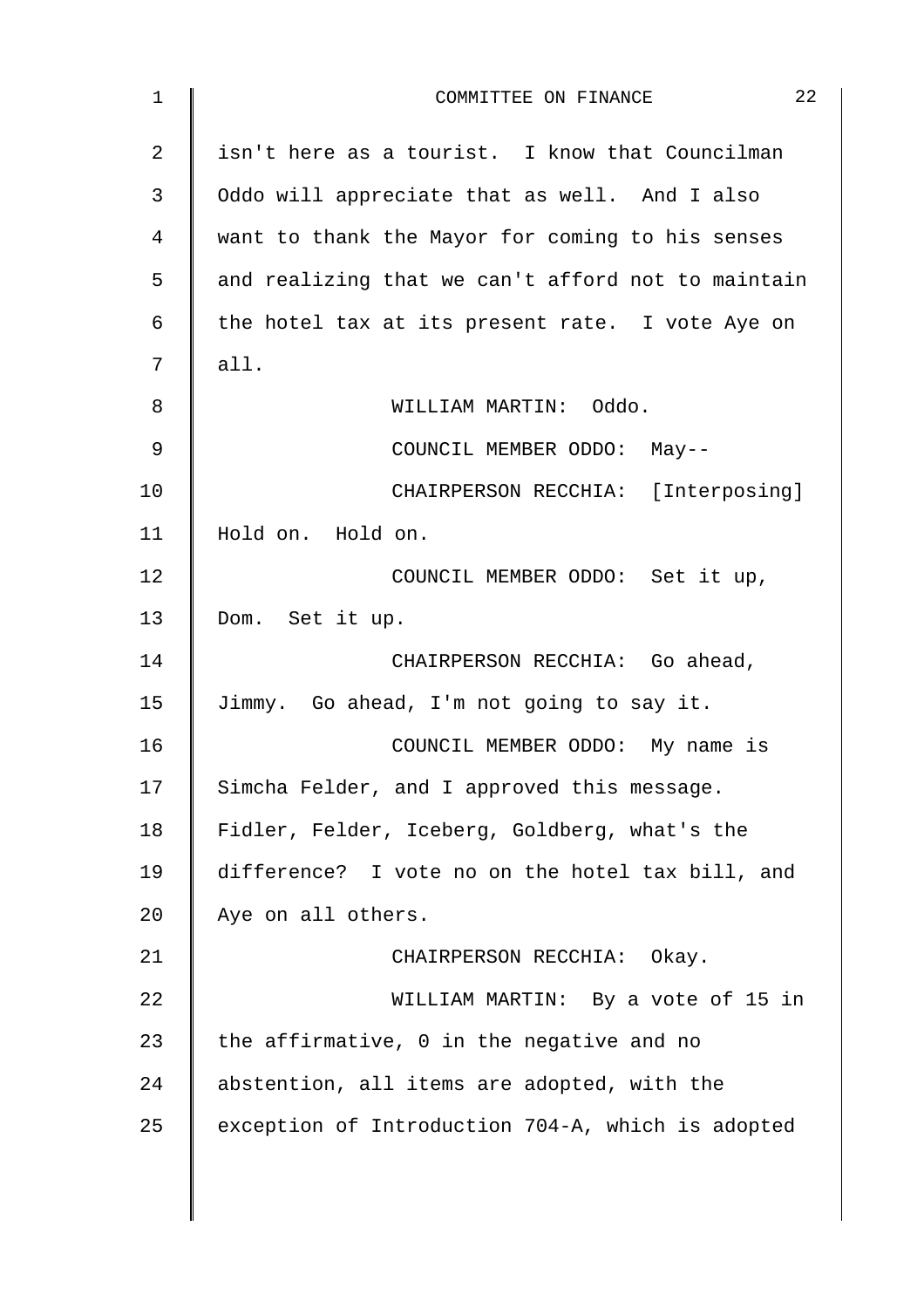| $\mathbf 1$    | 23<br>COMMITTEE ON FINANCE                      |
|----------------|-------------------------------------------------|
| $\overline{a}$ | by a vote of 14 in the affirmative, 1 in the    |
| $\mathfrak{Z}$ | negative, and no abstentions. Members, please   |
| $\overline{4}$ | sign all committee reports.                     |
| 5              | CHAIRPERSON RECCHIA: Okay. We're                |
| $\epsilon$     | going to leave the vote open. This meeting is   |
| $\overline{7}$ | adjourned. The meeting is adjourned. All right? |
| $\,8\,$        | We're not keeping the vote open.                |
|                |                                                 |
|                |                                                 |
|                |                                                 |
|                |                                                 |
|                |                                                 |
|                |                                                 |
|                |                                                 |
|                |                                                 |
|                |                                                 |
|                |                                                 |
|                |                                                 |
|                |                                                 |
|                |                                                 |
|                |                                                 |
|                |                                                 |
|                |                                                 |
|                |                                                 |
|                |                                                 |
|                |                                                 |